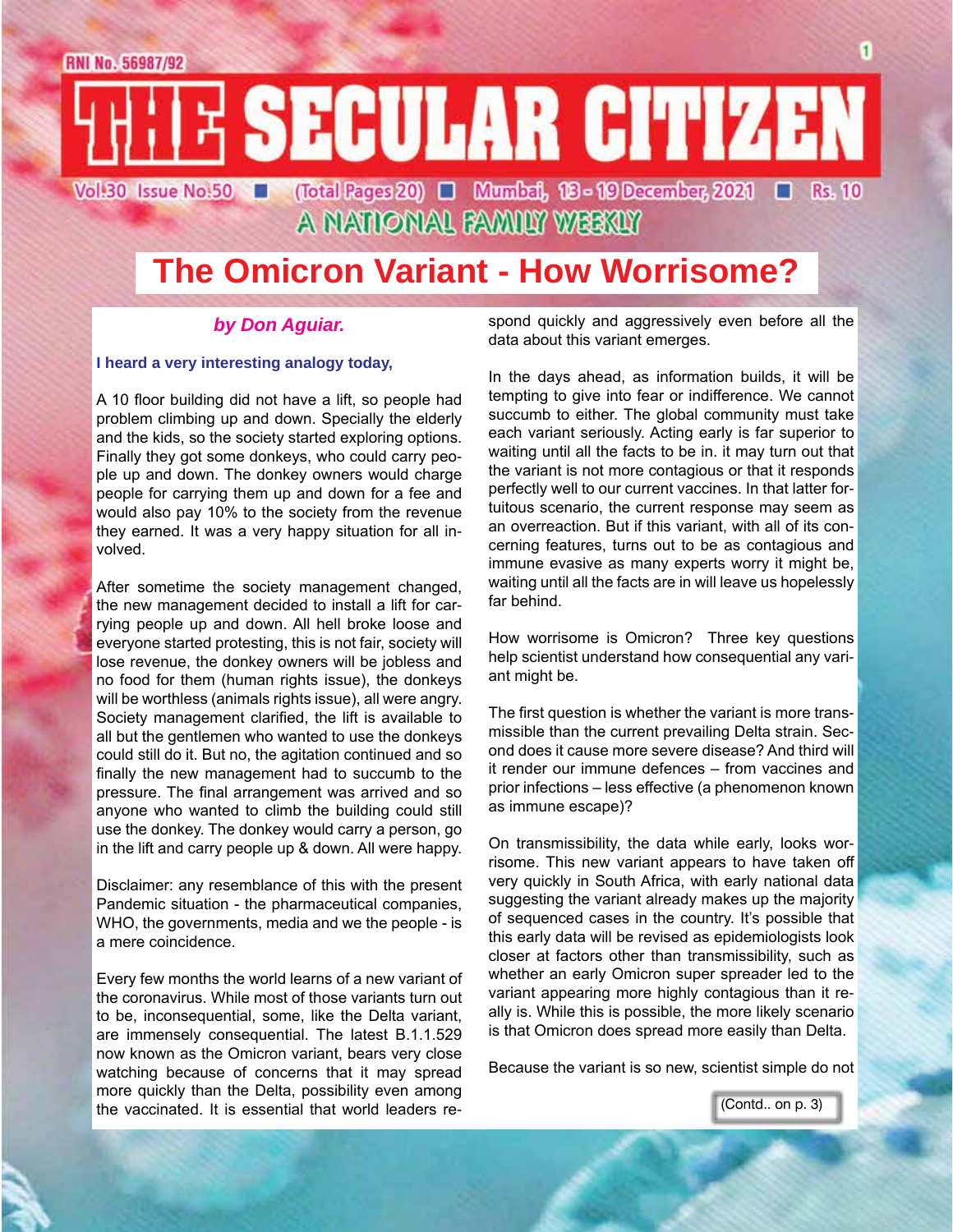### **Trinamool on the rise**

Mamata Banerjee led Trinamool Congress [TMC] is on the rise and looking at the recent rush to join the party, it can throw a serious challenge to the saffron brigade. She has shown her might in her home state trouncing the BJP which was eyeing 200 plus seats to unsettle the didi and capture power in that state. She has proved to be a very astute and capable leader the moment she dislodged the Communists from West Bengal while decimating the Indian National Congress, she has not looked back. The challenge by the saffron brigade was brushed aside with the 'insider/outsider' bogey. People have seen her honesty and therefore trust her to deliver. She has unmatched sway over the Bengali masses and it is highly unlikely if any other political party can make a dent in West Bengal for a long time to come. Her sway on the Bengali community is akin to the hold the Dravidian parties have over the Tamil people, in Tamil Nadu. The regional sentiments are very high in the Eastern state as well and she was quick to capitalize on it to her advantage.

A number of BJP leaders, sitting MLAs as well as others, have deserted the party to strengthen the hands of this puny leader. The recent entry of Pavan Verma [one-time aide of Nitish Kumar of Bihar] and a very popular ex-cricketer Kirti Azad into the party has strengthened her hands. More and more such leaders will be seen to join the TMC in the run up to the next general elections in 2024. She has already roped in ex Goa CM Luizinho Faleiro into the party along with Leander Paes. Both are popular figures who will inspire other leaders in Goa and elsewhere to join and strengthen the outfit. Slowly but surely the didi is making her foray into other states by extending the TMC reach. By the time next general elections are due, she would have moved significantly out of her comfort zone. She has already disturbed the Congress Party and the Gandhi parivar is viewing her suspiciously. They are not willing to give Mamata any space but her charisma is such that she is bound to succeed and draw more leaders from the BJP and other parties.

With the Congress party losing its

# **VIEWS on NEWS**

flavour with the people of the country it looks like it has lost the will to take on the BJP and strive to dislodge it – so says didi. No other political party is keen to align with the Congress as they feel that such a move will alienate them from the masses. To that extent Congress has become an untouchable for other parties. Mamata sees this as her great opportunity to grab that space and project herself as the face of the opposition to take on the BJP. Her simplicity and honesty will take her to greater heights as there are no leaders on the horizon to challenge the BJP leadership.

The Gandhi parivar looks at Mamata with suspicion as they feel that she is a challenge to Rahul Gandhi who has failed to rally the opposition parties in his quest for opposition unity. Mamata used to be subservient to the Gandhi family and invariably made a courtesy visit to meet Sonia Gandhi whenever she was in Delhi. Things are changing now. During her recent visit to Delhi a journalist asked her if she will continue with her practice of visiting the Gandhis. This time she was uncomfortable with the question and said it is not mandatory that she should visit Sonia Gandhi every time she came to Delhi. These are changing times and Mamata Banerjee now sees herself as a national leader and with some effort, can emerge as an alternative to Narendra Modi in the 2024 elections. This is something that the Gandhis are wary about and they are in no mood to give that important space to Mamata while the latter is beginning to believe that, that space is rightly hers. She may not be entirely wrong but the coming months will settle this issue once and for all. \*\*\*\*\*

### **Major climb down**

Reading the writing on the wall, rather belatedly, the BJP led Centre which is famous for its arrogance, caved in to the vociferous demand of the Sikh farmers by repealing the farm laws. Time and again the BJP maintained that repeal of the three laws was out of question and the government would be ready to discuss the provisions of these



laws, clause by clause, to find which of these are not acceptable to them. They thought that as usual, they could tire out the farmers but little did they realize that these farmers from the North are made of sterner stuff. Their tenacity and resilience by staying put at the Delhi borders for one full year under inclement weather must be admired and in the process some 700 odd farmers lost their precious lives during this period. During the last Republic Day farmers were not allowed to assemble at the historic Red Fort and there was some trouble resulting in some police action. Though the farmers denied any involvement, they were branded with all sorts of names saying the agitation is choreographed by the banned Khalistani elements known for its seditious agenda. In doing so, the government tried to tarnish the image of the farmers in the eyes of the general public so that the sympathy garnered by the farmers would be diluted. Nothing of this kind happened.

Why did the government climb down from its pedestal? The farmers had remained steadfast in their demands and conducted themselves well. The farmers, facing many odds, continued with their agitation. All attempts were made to show them in poor light but they continued to maintain their dignity. Though the government did not want to succumb to their pressure the government had no option. Four farmers lost their lives when the SUV purportedly driven by the kin of one of the ministers at the centre. This put the government in a fix as the UP elections not too far away. Good sense prevailed and in a dramatic fashion the Prime Minister suddenly declared that the farm bills will be withdrawn hoping that the agitation will stand dissipated. It did not. The farmers now want the MSP to be legalized and with UP elections not too far away, the Modi government is in a fix.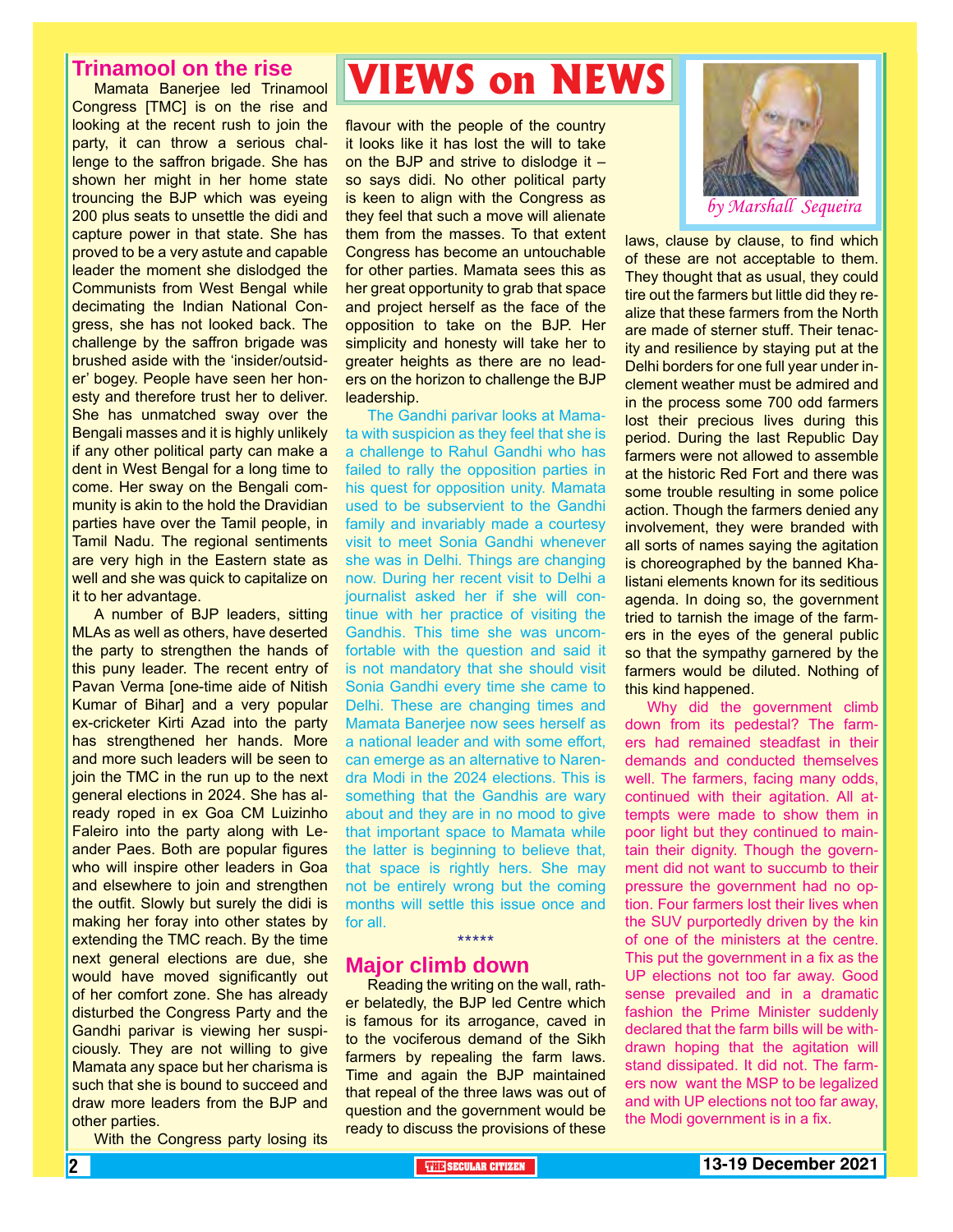| <b>THEF SECULAR CITIZEN</b>                                                                                                                                                                                                                                    | <b>Advertisement. Tariff</b><br>Over all size 21.5 cms x 27cms ● Print area 18 cms x 25.5 cms                                                                                                                                                                                                                                                                                                               |  |  |  |
|----------------------------------------------------------------------------------------------------------------------------------------------------------------------------------------------------------------------------------------------------------------|-------------------------------------------------------------------------------------------------------------------------------------------------------------------------------------------------------------------------------------------------------------------------------------------------------------------------------------------------------------------------------------------------------------|--|--|--|
| A NATIONAL FAMILY WEEKLY<br>Vol.30 Issue No.50 Dec. 13-19, 2021 Rs.10/-<br>99, Perin Nariman Street, Fort, Mumbai - 400 001.<br>Mobile: +91 9820485389 / 9820473103<br>E-mail: secular@sezariworld.com / seculardivo@gmail.com<br>Website: www.sezariworld.com | Full pg. back Colour (19 cms x 24 cms)<br>18.000<br>Rs.<br>Center spread colour(39 cms x 23.5 cms<br>18,000<br>Rs.<br>Full pg. inside Cover colour(18 cms x 24 cms)<br>12,000<br>Rs.<br>Full pg. inner colour (18 cms x 24 cms)<br>10,000<br>Rs.<br>Half pg. Colour (18 cms x 12 cms)<br>6,000<br>Rs.<br>Full page B/W (18 cms x 24 cms)<br>7.000<br>Rs.<br>Half page B/W (18 cms x 12 cms)<br>5,000<br>Rs. |  |  |  |
| <b>Editor: LAWRENCE COELHO</b><br><b>Subscriptions Rate:</b><br><b>E-paper Edition</b><br>One year (anywhere in India) Rs. 500<br>sent anywhere in the<br>Two years (anywhere in India) Rs.1000<br>world (by email)                                            | <b>Small Size Ads B/W</b><br>12 x 12cms Rs. 2400 $\bullet$ 6 x 24cms Rs. 2400<br>18 x 6cms Rs. 1800 • 6 x 12cms Rs. 1200<br>6 x 6cms Rs. 700                                                                                                                                                                                                                                                                |  |  |  |
| Five years (anywhere in India) Rs. 2000<br>One year<br>Rs. 600 or US \$15<br>One year (outside India) Rs. 3500                                                                                                                                                 | <b>Matrimonial Classifieds:</b><br>• Rs. 500 per insertion (for 35 words) (includes box no.)<br>Rs. 3000 for 12 insertions. (1 year The Secular Citizen FREE)                                                                                                                                                                                                                                               |  |  |  |
| Digital copy of <mark>珊路SECULAR CITIMAN</mark> now available through WhatsApp / Email for subscribers                                                                                                                                                          |                                                                                                                                                                                                                                                                                                                                                                                                             |  |  |  |

**worldover.** Send in your request to : **+91 - 9820485389 or secular@sezariworld.com** Our bank account details for Fund Transfer : Account Name: The Secular Citizen, Current Account No. 03552000006744,

Bank: HDFC Bank, Branch : CST - Mumbai VT, ISFC code: HDFC0000355

(Contd.. from p. 1)

have adequate data yet to assess whether the new variant causes more severe disease. Answering this question will require careful case tracking in hospitals along with expanded viral sequencing efforts, both in South Africa and elsewhere. A key part of this analysts is ensuring that countries are doing adequate testing of a broad sample of people. It will most likely take weeks to sort this out.

Immune escape is the big concern. It's extremely unlikely that Omicron will render the Covid-19 vaccines completely ineffective. And right now, there is not much data on how much the vaccines may be effective against this variant, although there is reason for concern. Omicron has a large number of mutations, including the spike protein that the virus uses to bind to and enter human cells. These areas of the protein are critical for vaccine – induced (and infectioninduced) antibodies to protect against the virus. Even small hits to vaccine efficacy will leave us more vulnerable to infection and illness and can make it hard to contain the virus.

In the absence of clear instructions from WHO and other agencies, countries will do what they feel is the best strategy. A predictable strategy needs to be developed for India to deal with new variants in the wake of the Omicron variant, instead of formulating a separate approach for each event. There is a need to have a consistent and clear laid out strategy in place and should use this opportunity to develop it by drawing out a plan to sequence all positives to track the new variant.

The Indian government must support ongoing studies that help researchers answer the key questions about how transmissible the variant is, whether it causes more severe disease and whether it can evade immunity. This will give health authorities a more complete picture as quickly as possible.

India has so far detected a few case of the newly-discovered, highly transmissible Covid-19 variant Omicron and has put in place stricter guidelines for travellers coming from or transiting through 'at-risk' countries by announcing a travel ban against foreign nationals coming from some African and other countries which will slow the spread of the virus into India by a modest amount at best, but sends a negative signal to South Africa, which has done an extraordinary job in first identifying

the variant and then quickly sharing the information with the global community. Whether the travel ban will be worth it or not is far from clear.

With increased testing to help detection it is important to be aware that any level of testing would not detect every single case. Hence there is a need for preparedness to deal with the cases that might already be in the country or would come through despite the testing, but there is no need to panic.

It has been a long pandemic this far, but let's remember that – the world has the means to manage this variant. Let's use them

### **ISBN SECULAR CITIZEN**

News items, Articles, Stories, Opinions, interviews, Poems, etc. may be sent in -

on WhatsApp: +91 9820485389

### Via Email:

secular@sezariworld.com news@sezariworld.com seculardivo@gmail.com

by Post **The Secular Citizen** 99, Perin Nariman Street, 1st Floor, Fort, Mumbai 400001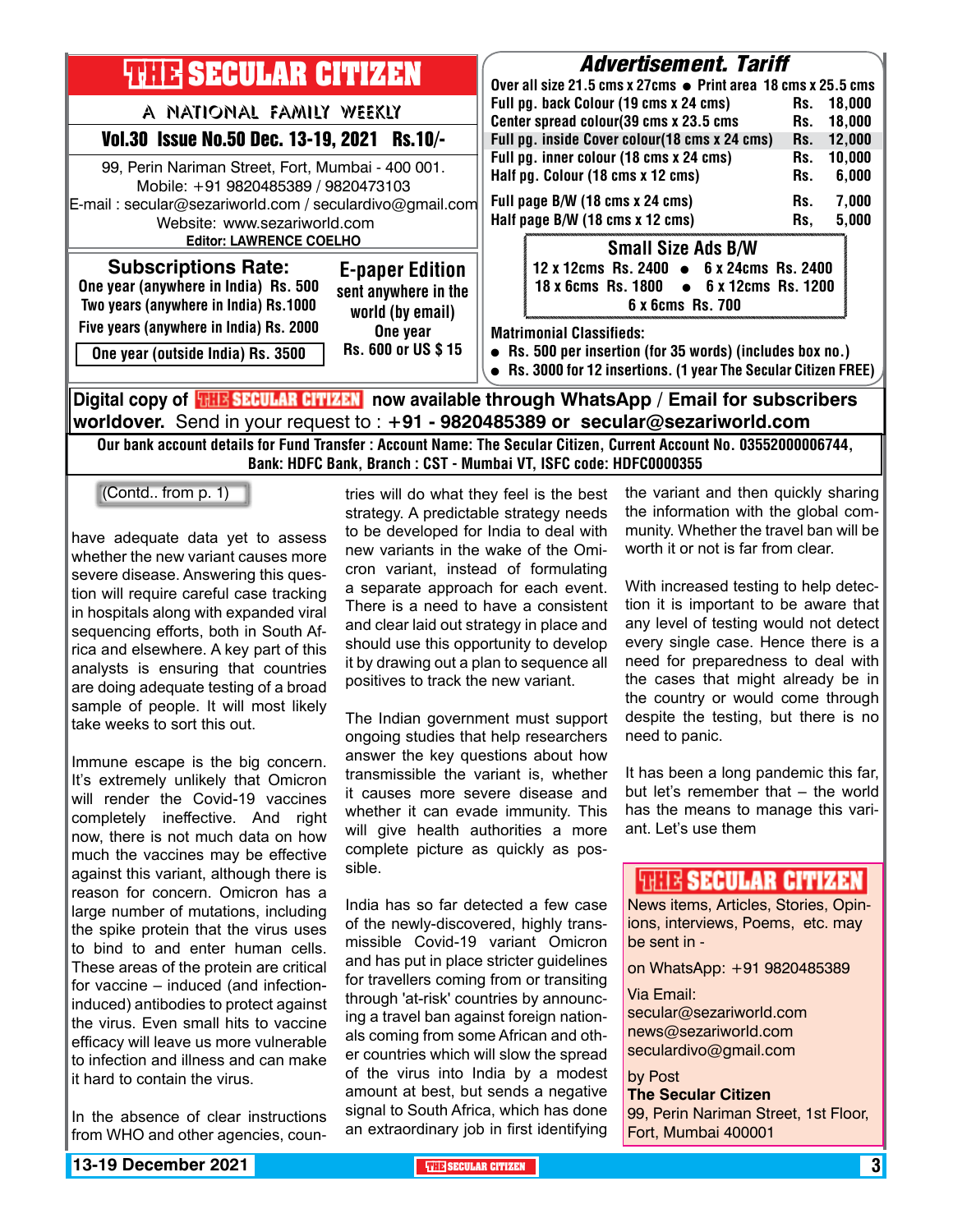## **Allow not Humanity to get Corrupted**

9 December is marked as 'In-<br>ternational Anti-Corruption Day'.<br>The day was designated by Unit-<br>ed Nations General Assembly in Octoternational Anti-Corruption Day'. The day was designated by United Nations General Assembly in October 2003, after the Convention against corruption. The day was adopted after having been negotiated with the member states and came into effect in December 2005.

The 'United Nations Convention against Corruption' is an international anti-corruption multilateral treaty. This is the only legally binding treaty of the kind in the world. Raising awareness about corruption, in view of combating

and preventing it, is the objective of the day as well as of the Convention.

International Anti-Corruption Day emphasizes the rights and responsibilities of all persons and sectors. It invites States, government officials,

civil servants, law enforcement officers, media representatives, the private sector, civil society, academia, the public and youth to play their role in dealing with corruption.

The word 'corruption' means 'dishonest and immoral behaviour or activities'. It is aimed at acquiring illicit benefits or personal gains. In the public forum, it is undertaken by a person or an organization holding a position of authority. It is an abuse of power and is a criminal offense.

More often than not, corruption is understood as having to do with money only. But, it is not so. Corruption is a 'perversion' of thought, word and deed, at its core. It includes bribery, lobbying, extortion, cronyism, nepotism, parochialism, patronage, influence peddling, graft, misappropriation, and the like, as well.

Corruption is a complex phenomenon. It affects all areas of the society. It involves all countries, too. It soaks up social, political, ethical, spiritual and economic arenas. Corruption demoralizes democratic institutions, slows down

economic development and contributes to governmental instability.

Besides, corruption distorts electoral processes, perverts the rule of law and creates bureaucratic marsh that survives on bribes. Foreign direct investment is discouraged, small businesses within the country, like 'start-ups', do not take off and economic development gets stunted, all because of corruption.

The theme of the United Nations for anti-corruption of the year 2021 is 'Your right, your role: Say no to corruption'. A six-week campaign that started at

the beginning of November aims to highlight the role of key stakeholders and individuals in preventing and countering corruption in line with the above theme.

International Anti-corruption Day is geared towards 'reporting corruption, exposing corrupt

activities and risks that may otherwise remain hidden'. It also aims at keeping the public sector honest, transparent and accountable. It helps stop dishonest practices and ensures that public sector employees act in the public interest.

In addition, preventing corruption unlocks progress towards the Sustainable Development Goals as per the United Nations. It helps protect our planet, creates jobs, achieves gender equality and secures wider access to essential services, such as healthcare and education.

'Speaking up and saying no to corruption' requires protection from retaliation. The United Nations Convention against Corruption lays emphasis on the responsibility of Governments to put in place effective whistle-blower protection. Policies, measures and systems have to be in position to the above effect.

'Ombudsman' is a government official who deals with complaints made by ordinary people against public organizations. Ombudsmen are independent, free and impartial and they do not take sides. The idea of 'ombudsman' emerged from Nordic countries. The word means 'representative'.

Further, the word 'ombudsman' derives from Old Norse words 'umboth' and 'mathr', meaning 'commission' and 'man', respectively. Sweden created the office in the constitution of 1809, appointed by the legislature. Sweden is the first country in the world to appoint an independent official as ombudsman, to investigate complaints against government officials and agencies.

In India, law minister Ashok Kumar Sen first proposed the notion of constitutional 'ombudsman' in early 1960s. The terms 'Lokpal' and 'Lokayukta' were brainstormed by Dr L. M. Singhvi, as well. The Indian 'Ombudsman' is known as the 'Lokpal' or 'Lokayukta'. Retired Supreme Court judge Pinaki Chandra Ghose was appointed the first Lokpal of India by a committee consisting of the Prime Minister, the Chief Justice of India and Lok Sabha Speaker on 23 March 2019.

As per the annual Corruption Perception Index of Transparency International, Denmark is the least corrupt country in the world, followed by New Zealand. They stand ranking consistently high in international financial transparency. The most perceived corrupt countries in the world are Somalia and South Sudan, scoring 12 out of 100, in 2020. India is ranked at 80th position out of 180 countries in 2019.

Within India, Maharashtra has the highest reported corruption cases in 2020, followed by Rajasthan. Kerala is found among one of the least corrupt states in the country. Considering India in general, the amount of Indian black money currently present in Swiss and other offshore banks is estimated to be 300 lakh crores, equivalent to 1.5 trillion US dollars.

Some of the specific causes of corruption in India are excessive regulations, complicated tax and licensing systems, numerous government departments with dense bureaucracy and discretionary powers, monopoly of government controlled institutions on certain goods and services delivery and the lack of

(Contd.. on p. 10)

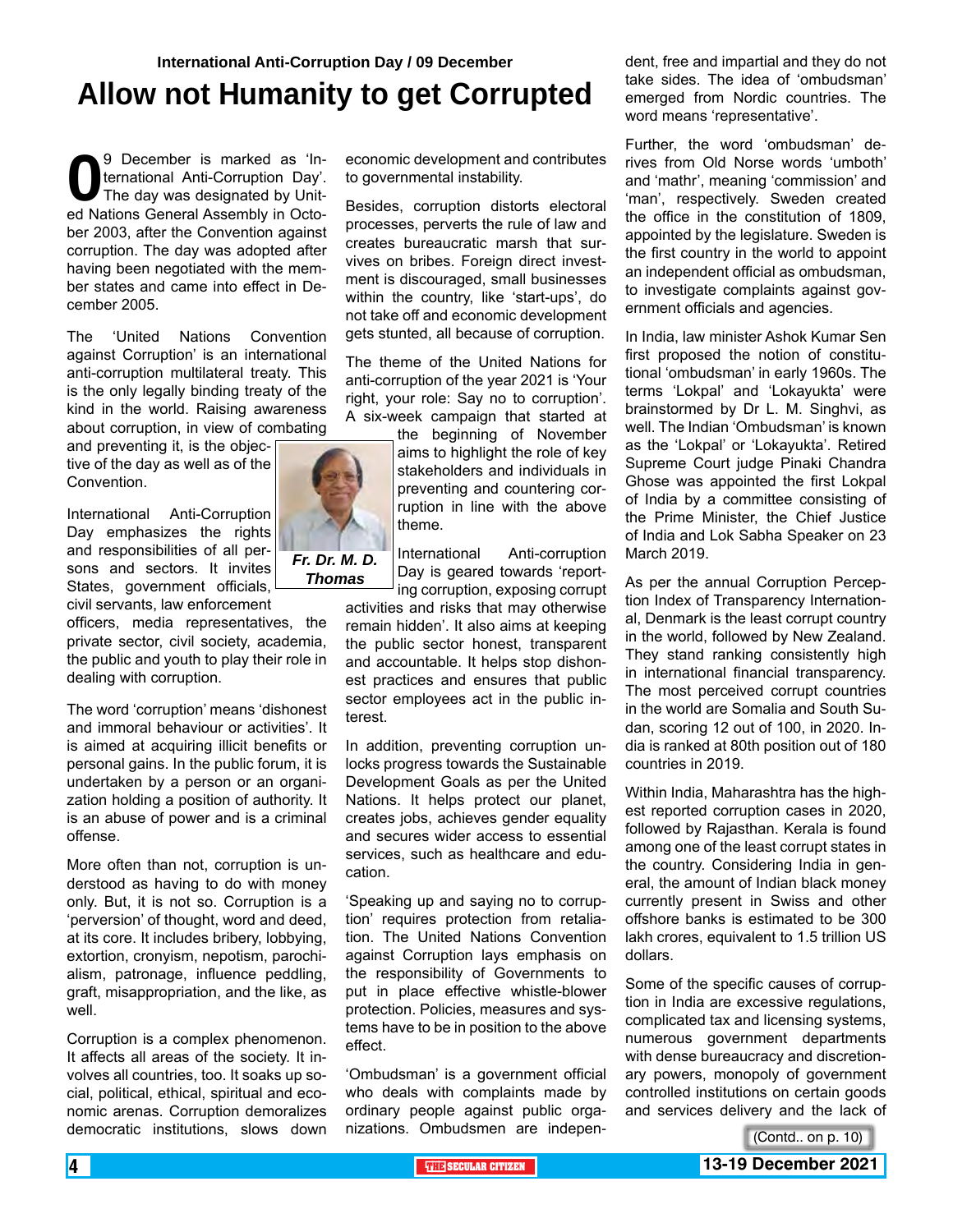

## **Need to make people aware of Corona rules**

During these times of Coronavirus and the Omicron scare, we need to be more vigilant and follow all rules related to Corona strictly.

 People are known to wear the mask on their necks. Such careless behaviour will only lead to the increase in the number of Corona cases.

 People should continue to follow measures to reduce their risk of getting infected with Covid-19 by wearing well-fitting masks, following hand hygiene and physical distancing, improving ventilation of indoor spaces, avoiding crowded spaces, and getting vaccinated.

> *—Jubel D'Cruz, Dombivili, Mumbai*

### **PM's Photograph On Vaccination Certificate**

 Has it ever seemed odd to anyone that a photograph of the Prime Minister, Shri Narendra Modi, gracelessly adorns the Vaccination Certificate

**Promote your products and services. Find new clients**

*Advertise in*

**WELL'S SECULAR CITIZEN** 

*Contact:* **Tel.: +91 9820485389 / 9820473103** Email: secular@sezariworld.com

**13-19 December 2021 THE THE THE THE SECULAR CITIZEN THE THE SECULAR CITIZEN** 

being given to those who have been vaccinated?

Frankly, there seems to be no reason why the PM's image is needed at all on such a certificate. Au contraire, if at all a photograph does need to be printed on it, it'd have to be of the person vaccinated. After all, it is not that Modi has paid for our vaccine doses from his personal pockets. While we've by and large got our 2nd dose free, we have all paid anywhere from INR 250 to 1550 for the first shot, the certificate for which also senselessly carries the PM's image. In fact even now, while the COVISHIELD Vaccine is being administered free of cost, COVAXIN is believably being administered at the steep price of INR 1550+. And yet the PM's image blatantly stares you in the face. Not done! Not done!!

Put differently, what is it that the powers-that-be want to remind us about by this single act of imaging Modi on our vaccination certificate – of the number of those who were not as lucky as we are, dying as they did due to non-availability of Oxygen, beds, ambulances etc, apart from the lack of infrastructure in terms of carting the dead?

SHAME ON THOSE WHOSE BRAINCHILD THE SAID IMAGING OF NAMO ACTUALLY IS.

### *— LADISLAUS LOUIS D'SOUZA Malad West, Mumbai*

### **One nation, one card**

We are burdened with a plethora of cards like Pan card, Aadhaar card, Ration card and Covid certificate, which is required to be produced on demand at all entry points. We have to do a lot of paperwork for every little thing. In addition we are required to update our bank accounts regularly by doing KYC . Yet the big fish get away while the common law abiding citizen is unnecessarily harassed.

To obviate all this we need our own unique card like the social security card, in advanced countries. This card must contain all relevant details of a person begining from birth certificate and must include Pan and Aadhaar , Covid certificates, medical records like polio and other vaccination shots, all social welfare benefits for poor, like LPG, Mnrega, direct cash benefits, personal and vehicle insurance etc. In addition the card must contain all information regarding Criminal record, Passport, traffic offenses, property owned, marriage certificate, bank accounts, salary and business income etc( as with social security cards)

Initially the card may be optional for 2 years but it must be made mandatory thereafter as it should gradually subsume all other cards. The 12-digit Aadhaar card is ideally suited to be our own unique card as it can easily be curated to include all these details. This card will do away with the necessity of filling of forms for everything.

Considering that we have the best IT brains in the world, the roll-out of such a card should not pose a big problem. The benefits will be innumerable for the people and the nation as the corrupt will find it difficult to circumvent the system.

> *—Prof Robert Castellino, Malad.*

## **Now get your digital copy of**

**THIS SECULAR CITIZEN** 

### **through WhatsApp / Email**

Subscribers in India and worldover can now get their Digital copy of The Secular Citizen by WhatsApp / email every week. Annual Subscription : Rs. 600 *Contact :* **+91 - 9820485389**

**or** 

**secular@sezariworld.com**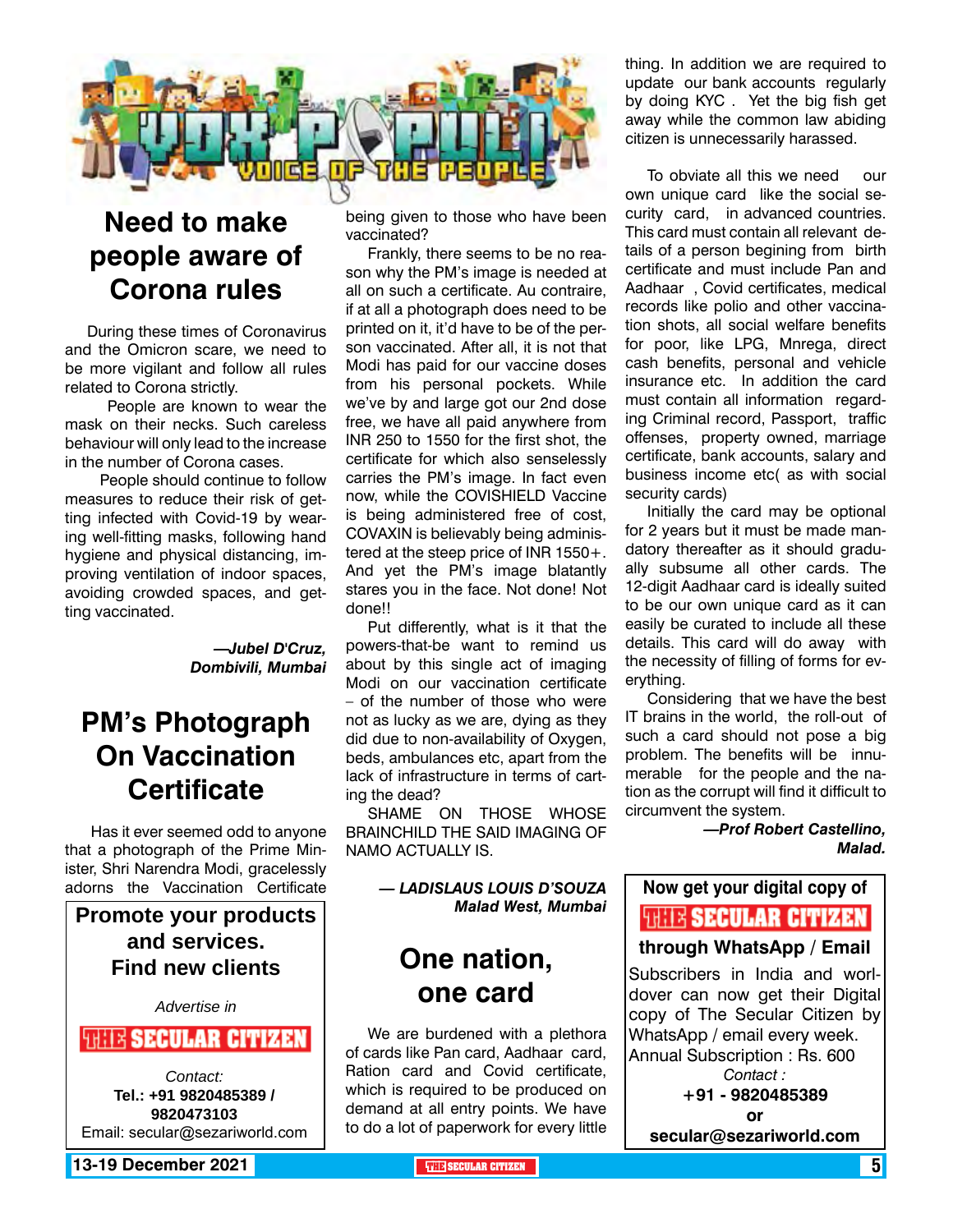# **Christian Media Out On The Streets…!**



### *By Ladislaus Louis D'Souza*

**Taking a cue from the Holy Fa-**<br>ther's message for World Com-<br>munications Day 2022, the<br>Indian Catholic Press Association ther's message for World Communications Day 2022, the Indian Catholic Press Association [ICPA] chose **"Hit the streets – listen, encounter, engage!"** for its 26th National Convention of Chris-

tian Journalists (NCCJ) on 01 December 2021! As for the venue of the event, Saint Paul's Media Complex, Bandra West, Mumbai, a place of greater significance could not have been chosen - for the simple reason that Saint Paul's Institute of Communication Education [SPICE], the star of the media complex, is not just another media college but a place where those preparing to enter the

multifaceted world of the media are trained with a thoroughness that embodies the kind of orientation needed today! A thoroughness that comes precisely from hitting the streets in a bid to **listen, encounter** and **engage** – a thoroughness that Blessed James Alberione would have approved and which the Apostle Saint Paul would

have delighted in! That such thoroughness comes precisely from hitting the streets in a bid to listen, encounter and engage people is what media education is all about, SPICE leading the way! Significantly, it was only on 28 November that the Pauline Family in Bombay, the parent body of Saint



*ICPA President : Ignatius Gonsalves*

*IPCA Secretary: Fr. Suresh Mathew*

Paul's Media Complex, celebrated the 50th Anniversary of the earthly passing of the Founder of the 10-entity worldwide Pauline Family into heavenly bliss!

*Catching the bull by its horns* - As a matter of fact, both the theme and the venue challenged the members of

the ICPA to think in terms of conscientiously going beyond "reportage created in newsrooms". The encounter such interaction entails includes relating to reality at its grassroots, buoyed by a sharp sense of "curiosity, an openness, (and) a passion" that has journalists willingly go where no one

> dares go and desirous of seeing and doing things not many would bother about. Now isn't this reminiscent of the founding of the Union of Lay Pauline Cooperators by Blessed James Alberione on the premise of enabling lay people to go where priests and nuns cannot go and do what they cannot do?

> As believers, Christian journalists in every stream of the media have a special obligation

to enter every situation as it really exists and thus bust the tendency to risk showing the world things only through the eyes of the powers-that-be. India is a surefire case of this anomaly. When the pandemic was at its peak with people factually dying for want of oxygen, the world was being officially

(Contd.. on p. 7)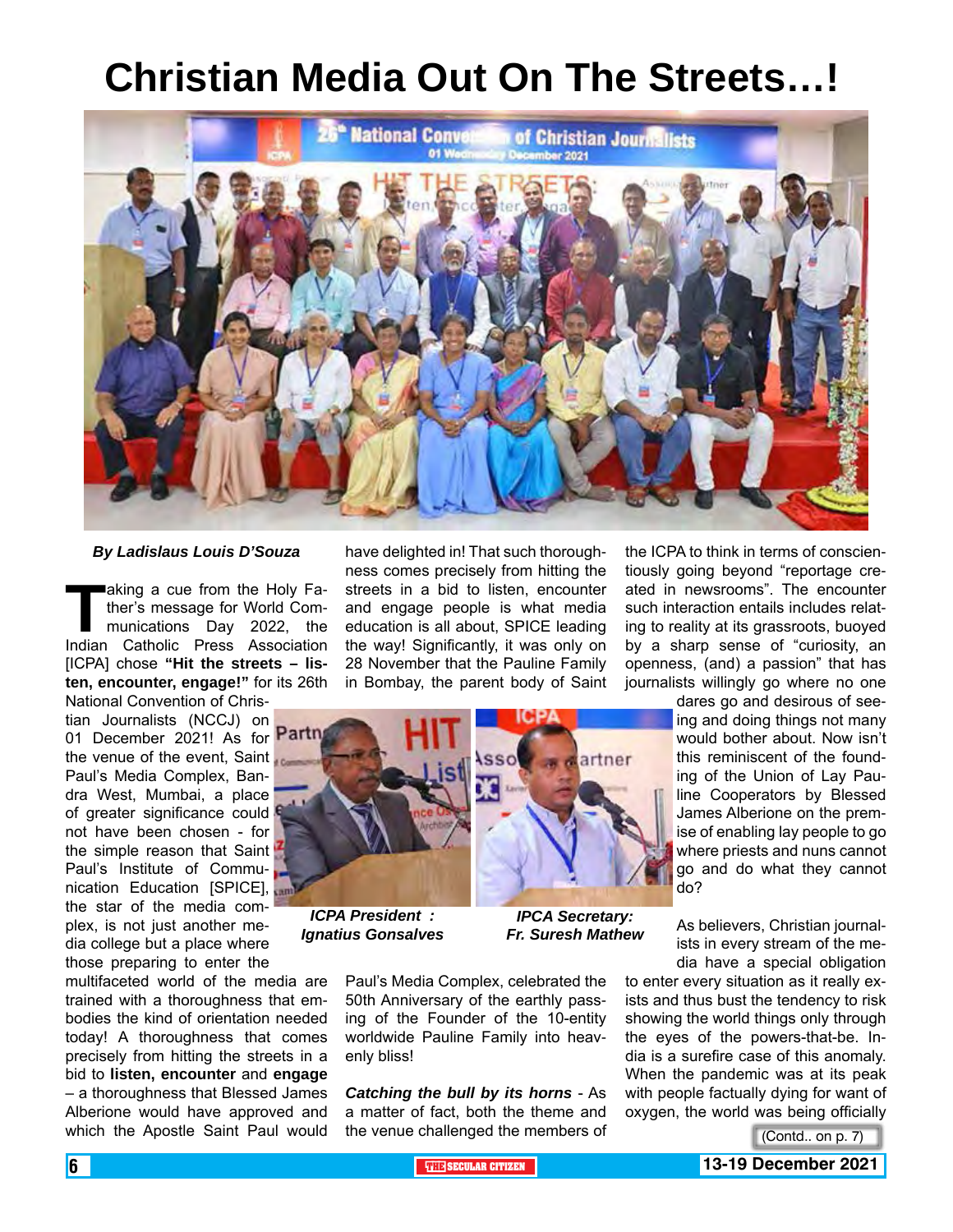### (Contd.. from p. 6)

bombarded with lies to the contrary, generally by the government itself and by some sections of the media, both print and electronic. Demonetization was clearly a kick on the shin for the lower middle-class and to the downto-the-dregs poor and thus a slur on the nation's economy. Yet, it was the 'you scratch my back, I'll scratch yours' media that highlighted the official line and downplayed the reality of the havoc it being caused to the lives of the working class. It is the partisan attitude of pretence that the Christian journalist is called to continue to eschew, come what may.

*Apt occasion* - It is also significant that the ICPA event which couldn't be held in the Press Month, February



*Ladislaus Louis D'Souza*

2021, on account of the pandemiclockdown took place during the Season of Advent when Christendom avidly prepares for the coming of the Redeemer at Christmas and at Endtimes. Indeed, a true blue Christian journalist is one who understands that the Word becoming flesh that Christmas celebrates has much more significance than just a doctrinal incarnation of God as man. Rather, believing that the word became man is itself packed with responsibilities that one can never easily shirk. If, "in the beginning was the Word and the Word was with God and the Word was God…" (Jn 1:1), it follows that the journalist is conscious of the use of every word

in his or her communication. Looked at from a wider perspective, every untrue utterance is essentially an affront to the Eternal Word, even as all truthfulness expressed, be it in word or graphic form, from the editor's desk or the reporter's smartphone, be it via a pen, a computer or a microphone, is an expression of the very truth that the Word per se embodies. That is where the listening aspect of Pope Francis' call comes in. What do we Christian



*Mrs. Susan Coelho presenting a token of appre-***do we in practice** *lisciation to the Chief Guest Hon. Justice Aloysius ten, encounter* **and**  *Aguiar*

journalists do with when what we hear or read turns out to be crappy? Do we stand up and dare to expose the rot in evidence à la Stan Swamy? Or is sweeping it all under the carpet our style of reporting? It may be emphasized here that the **ICPA assemblage was unanimous in its view that the media—read Christian media—had failed in this regard as a watchdog.**

Further, when occupying positions of responsibility do we dare to look for an encounter with the Word in what we've read irrespective of the writer's status and thus engage both reader and writer in experiencing the goodness of the Word-made-flesh on paper or the computer screen? Or do we care to compliment merely the wellknown and the famous on account of their status? Perhaps we do this at the cost of ignoring those who have had the courage of their convictions to risk sharing the stories of those who are oppressed? Turning a Nelson's eye to those suffering the consequences of the way the environment is treated by those who imagine they were born to own and rule the Earth can hardly be considered becoming of a member of the Indian Catholic Press Association!

*In the final analysis . . .* - Jesuit Social activist Cedric Prakash SJ who bagged the ICPA Father Louis Careno Award 2021 spoke about the need for journalists to be courageous yet compassionate communicators. Freelance

> **iournalist, Advocate** and Human Rights Activist Sister Sujata Jena of the Congregation of the Sacred Hearts of Jesus & Mary, who was given the ICPA Award for Best SC-ST Reportage 2020-2021, dedicated her award to the dalits, tribals and other voiceless she indefati**us** gably fights for. So the **g** question now is: **How** *engage* **the hearer,**

**the reader and the** 

**viewer in today's ethos?**

## Subscriptions for **THIS SECULAR CITIZEN**<br>Renewal as well as New, can be

sent through Bank Fund Transfer to any one of the following banks:

Bank: HDFC Bank Branch : CST - Mumbai VT Account Name: The Secular Citizen Current Account No. 03552000006744 ISFC code: HDFC0000355 or

Bank: Citizen Credit Co-op Bank Ltd., Branch : Colaba, Mumbai Account Name: The Secular Citizen CurentAccountNo. 2090031000000489 ISFC code: CCBL0209003

Please inform us through email: secular@sezariworld.com or through phone: 9820485389 after transferring the same.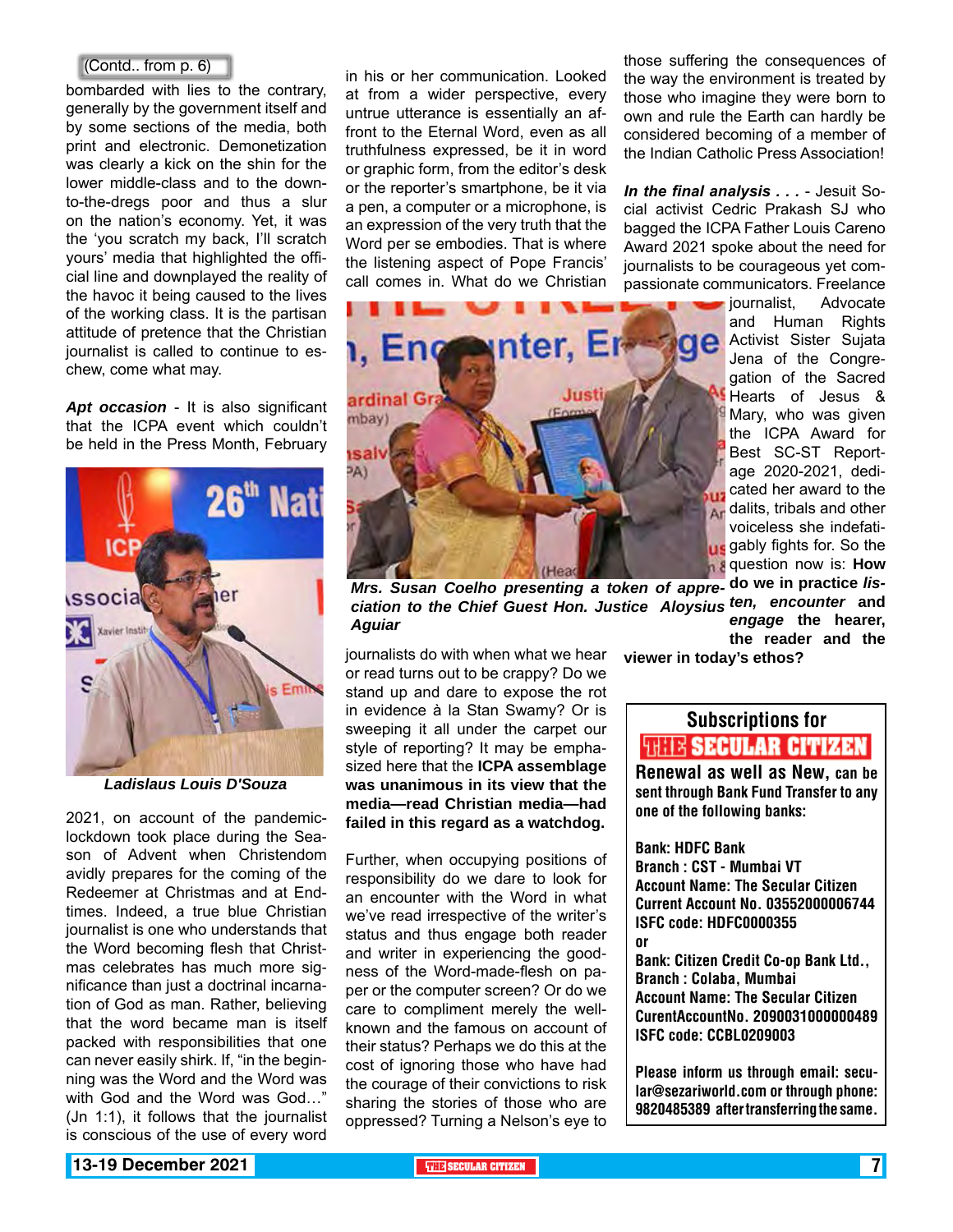# **Crusaders for Social Justice bag top ICPA Awards**

### *By Joaquim Fernandes, & Ashley D'Mello*

Mumbai, Dec 1, 2021: Social Justice Crusader, Father Cedric Prakash, SJ appealed to all journalists to stick out their necks and fight for a just, free and equitable world. Accepting the Indian Catholic Press Association (ICPA) award on December 01, Father Prakash said "We globally.

The ICPA awards this year were drawn from different parts of the country, Gujarat, Orissa and Jharkhand in India which has a population of over 1 billion persons and over a hundred thousand registered publications. There are over 300 languages and a thousand dialects in the country.



need to wake up now, to be visible and vocal, to use our God-given talents for a more harmonious and peaceful world."

The veteran human rights activist said "Millions of our country's women and men continue to live on the peripheries of a highly exploitative and exclusive society which caters to the whims and fancies and greed of a privileged elitist section of society." He called upon the media to fight a relentless war on behalf of the poor and the marginalized. He asked media persons not to get carried away by electronic gadgets and to concentrate on their core concerns of fighting for human rights.

Fr Cedric Prakash SJ, who is based in Ahmedabad, received the ICPA- Fr. Louis Careno Award. The award was instituted by the ICPA with the support of the Mumbai province of the Salesians of Don Bosco in memory of Fr Louis Careno, a Salesian missionary. Fr.Prakash has played an important role in the country and in the church through his bold writings against communalism and fundamentalism which are gaining ground

The awards were part of the 26th National Convention of Christian Journalists with the theme "Hit the Streets- Listen, Encounter and Engage" based on Pope Francis's message this year for the World Communication Day that focuses on "Come and See( Jn:46): Communicating by Encountering People Where and as They are" and was held at St. Paul's Media Education Center, Bandra, Mumbai, India

His Eminence, Cardinal Oswald Gracias, Archbishop of Mumbai and President of the Catholic Bishops Conference of India congratulated the ICPA members. He stressed the importance of the word of the Gospel on issues of social justice and human rights.

Earlier in the day, former High Court judge, Aloysius Aguiar addressing the audience said, `Journalists must act as watchdogs when human rights and other basic rights are being trampled upon by the state and the powers that be. As news hounds they can sniff out stories that are not just sensational but which expose the rot in society, in the government and even in the Church and religious institutions.

The second winner was Sr.Sujatha Jena, a Catholic Nun-Journalist-Activist belonging to the Congregation of the Sacred Heart of Jesus and Mary, Bhubaneswar, Odisha.She has been regularly contributing to major national and international news portals on human rights and Dalit issues. She made a passionate plea to continue the fight against discrimination for the weaker sections of the society. The SC/BC Special Award was instituted by the ICPA and sponsored by the CBCI office for Scheduled Castes and Backward Classes to promote the welfare of the marginalized peoples.

The third award for the best Hindi Writer/Institution known as the Swami Devanand Chakkungal Award, went to a magazine 'NISHKALANKA' edited by Fr. Justin Tirkey SJ

It is a Catholic Hindi publication from Ranchi, Jharkhand, celebrating its centenary year. From its inception the Jesuit owned magazine has been published by the Catholic Press Ranchi (established in 1920). The magazine has been a vehicle of information on religious, socioeconomic and politico-cultural matters of tribal and other marginalized groups.

All the awards were given to the recipients by Hon. Justice Mr Aloysius Aguiar, (Retd. Judge of the Bombay High Court) and Bishop Salvadore Lobo, Bishop – Emeritus of Baruipur (Ecclesiastical Advisor to the ICPA). Mr Ignatius Gonsalves, ICPA President while speaking drew parallels from the civil rights movements in the USA led by Martin Luther King and it's Indian counterpart led by Ambedkar.

Mr Mohan Shivand, Former Editor of the Readers Digest, voiced his alarm at the rising tide of anti-democratic forces in the country.

Dr Shaison P. Ouseph, an internationally acclaimed documentary filmmaker gave his experience of the rising tide of antidemocratic forces by narrating his experience. He was given telephonic threats after he posted a critical film on YouTube and was forced to delete it from the digital platform.

Nearly 40 Christian journalists attended the convention held after a gap of two years, affected by the pandemic.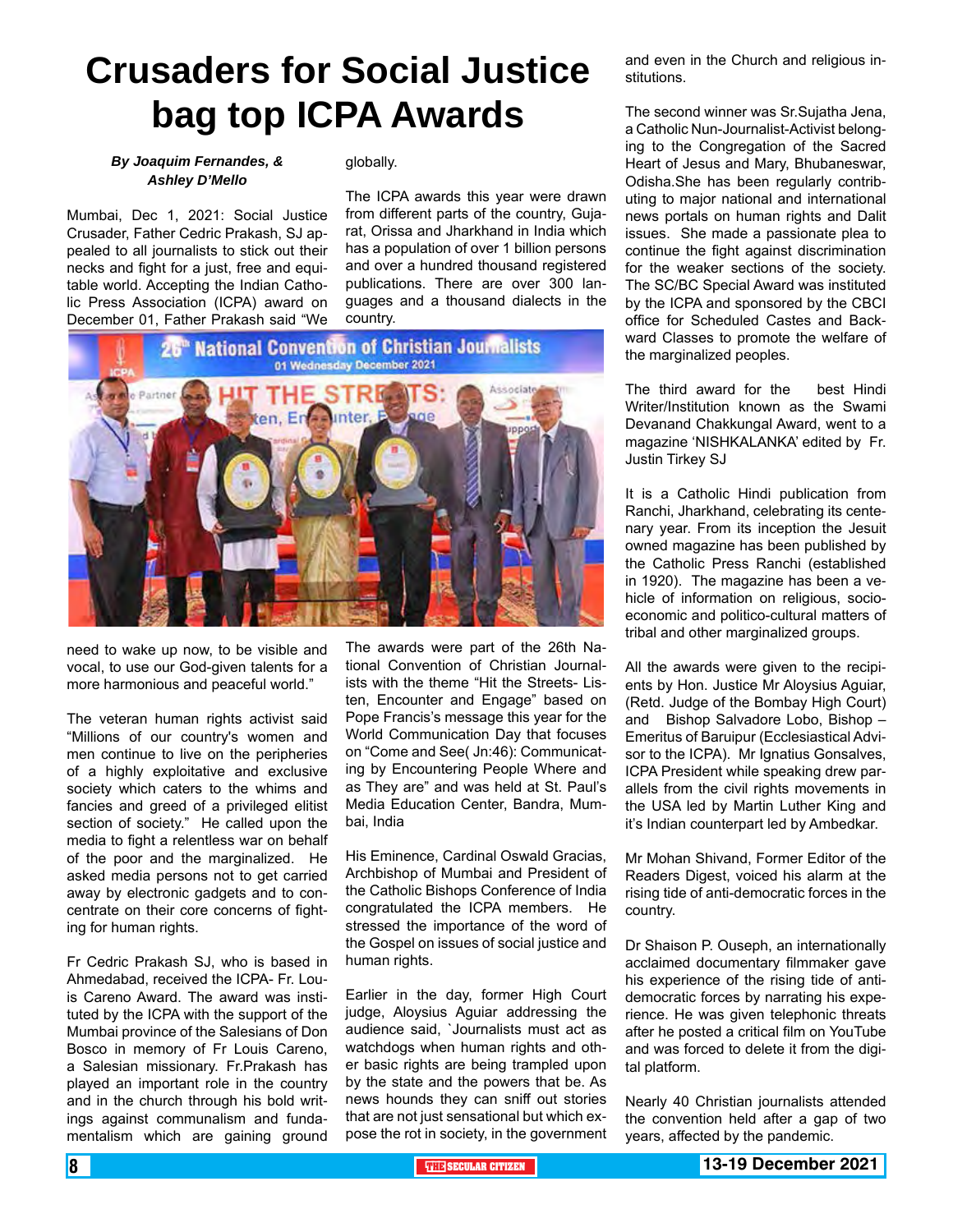# **Perpetua's Book - 'Beautifully Broken'**

In Mangaluru, November 27, 2021, was a unique day at 'The Bharath Academy' Mangalore, as it held the first ever 'Literary Day', with the n Mangaluru, November 27, 2021, was a unique day at 'The Bharath Academy' Mangalore, as it held Book Launch of talented young authors. The aim of this fest was to encourage reading among children from a very young age and to inculcate sparks of creativity in them so as to become budding authors, poets and public speakers. The fest attracted young children from in and around the city and people. The enthusiasm of several great and generous folk contributed to the unique positivity and future of the effort. One of the book released was **" Beautifully Broken" By Perpetua Pereira,** a gifted School girl prodigy, which may be termed her major maiden work of solid 160 pages beutifully done, captivating readers, very noteworthy . Let us zoom into this rare book and get inspiration from the budding author while she gets popular with all looking up to her making it big and going places. It is a thrilling experince to get to know and admire.

#### **The young author, about the Book :**

From the author's views : In my childhood circumstances helped me see that pain exists in all of us, and yet, the worst experiences remain our passionate companions for life. The scars in the heart makes one realize that in the end, only I can heal myself. Experiences teach the lessons that one never wants to learn. Though now, all those haunting memories are dead, making room for new ones to come….. It is difficult, forced to battle the feeling of being present but not seen; the feeling of being heart broken with no more heart to break; feeling of dying inside with eyes wide open. Whether it is pain, fear, love or betrayal, this book has it all to remind you that you are NOT ALONE.

The one liners, written hoping to sew together the torn walls of the heart, for some answers never satisfy. But, watching so many others battle fierce wars within themselves created an undying urge to share my own one liners with the world because – if they could help me heal, they could help many more too. Rarely our thoughts are shared, but now I want to share it all. I never thought my heart would make it out into the world and ultimately into



your hands but It will, it can make me glad. Hope you find hope from my lines to make it your own. Use what you need now, save the rest for a later time of need. Read, heal, remember YOU are never alone. Live to be happy, be happy to live.

In her acknowledgement she conveys : Deep gratitude to the LORD Almighty for HIS unconditional blessings on us all. Sincerely thank my mother Mrs. Mary Joseph, for her love, unstinting support, encouragement and guidance . She bandaged my scars and let them heal. My thanks to my father Mr. Baptist Peter Pereira, for teaching me life's best lessons during my first twelve years of my life and making me strong for life. I'm appreciative of my little brother for being my stressbuster. My unfeigned thanks to my mentor,

Prof Maria D'Costa, for supporting my venture and for teaching me to dream big. It's under her wings that my dream became a reality. My profound gratitude to Rev. Anil Ivan Fermandes, for his counsel and help. My sincere gratitude to Mr. Pran Nayak, for editing my one-liners and for publishing the book

in record time in the best form.

### **Introduction from Mentor and Guide :**

Prof Maria D'Costa she says; Perpetua Pereira is a brilliant teenager, talented and mature student extraordinaire....An excellent charcoal artist and trainer, she shares her art and learning across the world. Besides being an intelligent student, she has earned a name as a singer too! Here in the book, Perpetua's one liners in lower case perfectly depict her life and healing, she has found through expression. Deep rooted in faith, Perpetua will shine in life, given her industrious and positive nature. Her multifaceted personality at this tender age, will go a long way in scaling all that was never before. Willing philanthropists have come forward to publish her creations and support her education. She richly deserves all and she is profoundly grateful for all. To echo the poetess, if you can help the lame to leap and the suppressed to soar, you will not have lived in vain. I wish Pertua leaps and soars to great fame and good fortune!

*—Compiled : Ivan Saldanha-Shet.*

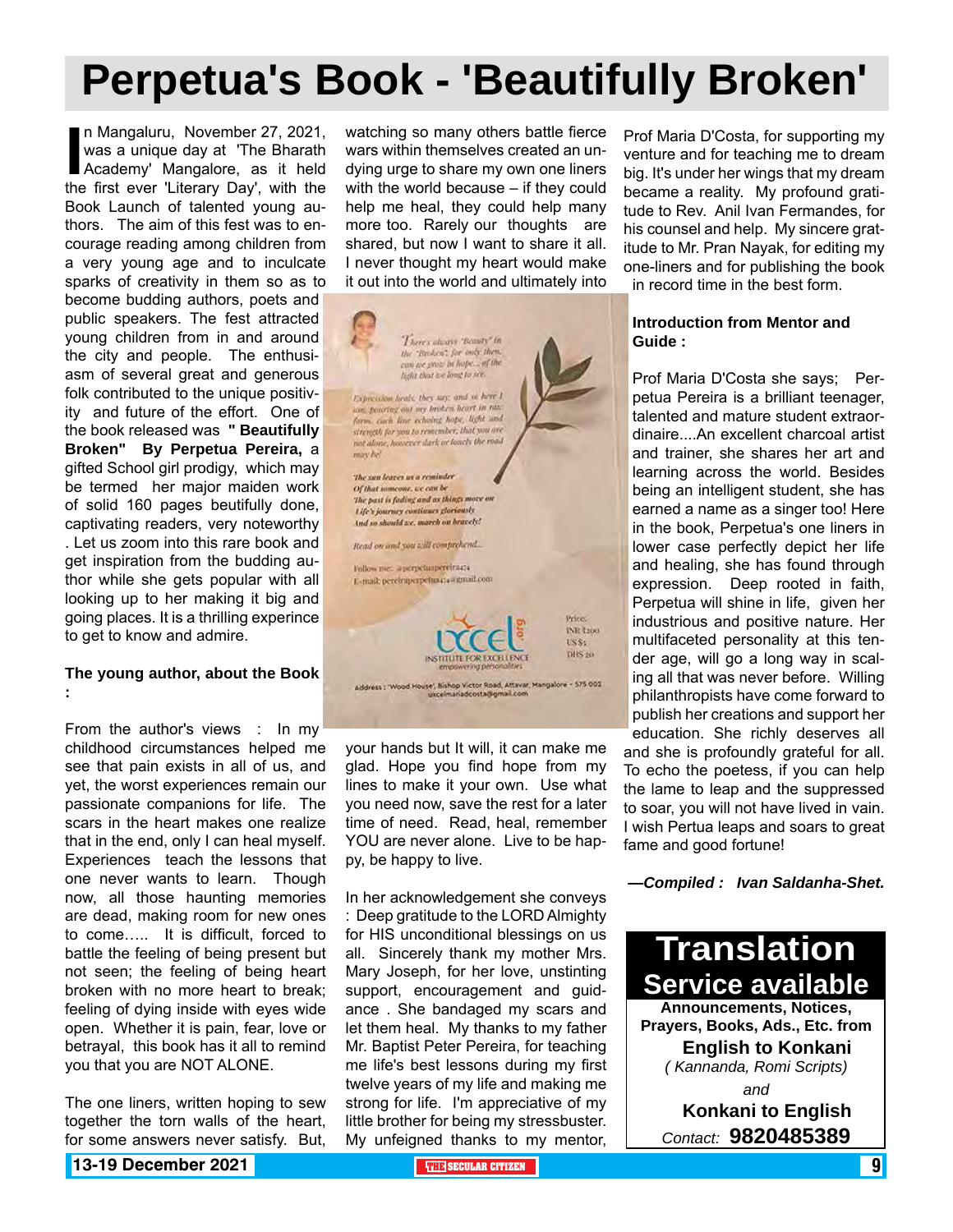## **Lifelong repentance better than instant death!**

Should death penalty be abolished? Many opting for culture of life, will say, yes; allow colprits to amend their lives.

 The death sentence was handed down to the three men convicted for gang-raping a photojournalist in defunct Shakti Mills compound at Mahalaxmi in August 2013. But the Bombay high court on 25th November last, commuted into life imprisonment, the death sentence handed down to the three convicts!

 Because death puts an end to the whole process of repentance, suffering and mental agony! The high court said, 'The trio did not deserve any leniency, empathy or sympathy, but an instant death penalty? No! It is more important that

they should repent till their last breath for their crime. Right! Jesus said, "Unless you repent, you too shall perish!"

 Those of us humans who who are of the opinion of abolishing death penalty should realise that Infact such a life imprisonment with repentance will

be more severe penalty than death itself! I wish a priest or a spiritual leader meets the convicts at this juncture and helps them to repent with hope of forgiveness from God and ultimate bliss of life. The division bench of justice Sadhana Jadhav and justice Prithviraj Chauhan deserve Kudos! They are offering 'purgatory' in the present life itself! Watch their beautiful words: "They deserve imprisonment for life i.e. for the remainder of their natural

> life, ... Every day the rising sun would remind them of the barbaric acts committed by them and the night would lay them with a heavy heart filled with guilt and remorse" The society looking at such men who look upon women with derision, depravity, contempt

and objects of desire will a new Outlook towards women. Of course neither the court nor the society should wish them all this mental agony, as a revenge but a chance given to purify themselves and experience the company of the compassionate God.

## **And God said, No!!**

| I asked God to take away my bad habit,                                                 |
|----------------------------------------------------------------------------------------|
| And God said, it's not for me to take it away but for you to give it up.               |
| I asked God to make my handicapped child whole,                                        |
| And God said, his spirit is whole, his body is only temporary.                         |
| I asked God to grant me patience,                                                      |
| And God said, patience is a byproduct of tribulations; it isn't granted, it is I       |
| earned.                                                                                |
| I asked God to give me happiness,                                                      |
| And God said, I give you blessings; happiness is up to you.                            |
| I asked God to spare me pain,                                                          |
| And God said, suffering draws you apart from worldly cares and brings you              |
| closer to me.                                                                          |
| I asked God to make my spirit grow,                                                    |
| And God said, you must grow on your own, but I will prune you to make<br>you fruitful. |
| I asked God for all things that I might enjoy life,                                    |
| And God said, I will give you life, so that you may enjoy all things.                  |
| I asked God to help me love others, as much as He loves me,                            |
| And God saidAhhh, finally you have the idea.                                           |
| --- Jubel D'Cruz, Mumbai                                                               |
|                                                                                        |

(Contd.. from p. 4)

transparent laws and processes.

'Stop corruption, save India' has been a prominent campaign in India. Anticorruption movement often witnesses a series of demonstrations and protests across India. They have been oriented to establishing a strong legislation, along with enforcement against perceived endemic political corruption.

Misconduct and wrongdoing steals away the valuable resources of the society. Only effective, accountable and transparent institutions can usher in a culture of integrity and fairness. It is the shared responsibility of the nations to fight against this all-round ethical and social menace. It is the duty of every single person, young and old, to prevent and counter corruption, in order to promote resilience and integrity at all levels of personal and social life.

On the occasion of 'International Anti-Corruption Day', it is the duty of all the citizens of India and the world beyond, to resolve to refrain from corruption in thought, word and deed and abide by sound ethical values, so that humanity may not be allowed to get corrupted.

May the observance of 'International Anti-corruption Day' motivate and empower the humans to remain transparent, honest and clean in their ways in life! May the same reduce the intensity of corruption in India and beyond! May it be ensured that our country and the society be better for us to have our being!

*The author is Director, 'Institute of Harmony and Peace Studies', New Delhi, and is grounded in the diverse 'disciplines of humanities'. He has been committed to 'cross-cultural perspectives, cross-scriptural values, constitutional values, interfaith relations, social ethics, communal harmony, national integration and social harmony', for the past over 40 years. He contributes to the above cause through lectures, articles, books, video messages, conferences, social interactions, views at TV channels, and the like.* 

*Fr. Michael G. Vasai*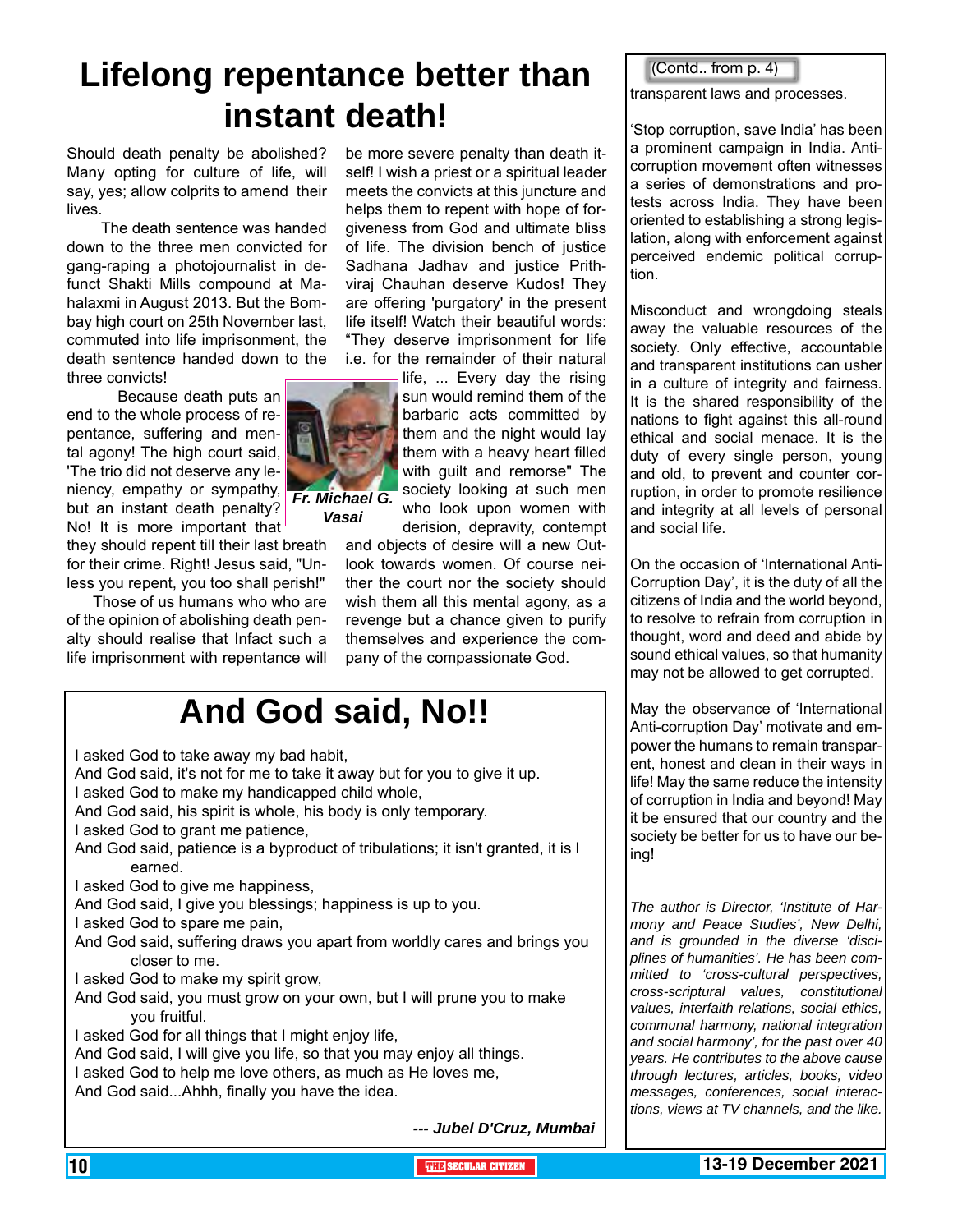# **He Comes To Do His Father's Will**

### **4th Sunday in Advent**

**"Yahweh,** therefore, will abandon Israel until such time as she, who is to give birth, has given birth. He will stand, and shepherd his flock with the strength of Yahweh, in the glorious Name of Yahweh, his God. They will live safely, while he wins renown to the ends of the earth. He shall be peace." (Mic.5:2-4).

This is the last Sunday of Advent. We have waited, prepared and prayed. We rejoice in knowing of God's plan to appoint Mary to be the Mother of Jesus.

The Virgin Mary said: "Behold, I am the handmaid of the Lord; let it be to me according to your word". (Lk.1:38). Be happy, the Lord and Master comes, born in a humble manger.

Raise your voices, the Jew-

ish prophet is the Christian Savior. He has laid the foundation stone of a universal faith, paving the way to the Kingdom of God.

Churchgoers who fill the pews, contemplating his birth and celebrating Christ's birthday, makes the faith monumental and alive, even today, after two thousand and twenty- two years.

What ensues, however, is obvious: the history of God's plan of salvation unfolds with enduring power and consequences for generations to come. The survival of the faith will resonate till the end of time with the Church as the cornerstone of God's divine scheme.

"This is why, on entering the world, Christ says: You did not desire sacrifice and offering; You were not pleased with burnt offerings and sin offerings. Then I said: "Here I am. It was written of me in the scroll. I will do your will, O God." (HEB. 10:5-7).

Advent is for prayer, sacrifice and preparation for His coming at Christmas. It is the season for serious happy spiritual retreat – to meditate on Christ's response to the Father's plan: on his total acceptance of human form and life; the acceptance to fulfill the message of the prophets, to be born as man so that we can celebrate the mystery of Incarnation; to teach us the ways of God; to give Holy Mother the Church His divine direction in counsel and teaching; to die to the glory of His Resurrection.

"I bring you good news of a great joy which will come to all people."

> (Lk.2:10). Let us now meditate on the true celebration of Christmas.

Lift up your hearts and raise your voices in praise of the Living God in Christ. The season of Advent ends and New Life begins in Him.

We are surely blessed as Christians, to receive a direct Command from the

Lord to spread the good news. Jesus said, he came that we should have life. As a Catholic, the importance that you put in your faith determines the kind of life you live. And the celebration of Christmas gives life a new meaning and is unique in every way.

In the Gospel of John, it is mentioned that Christian belief "brings us a peace which the world could never give." (Jn.14:17).

Christmas is a great gift bestowed on humankind. It is the driving force to enrich awareness and add a larger dimension to the faith.

We must share with others the gift of faith. The happiness that revolves around the story of His birth is positive and precious. Call upon the Holy Spirit to teach us how to celebrate Christmas and show the world that Christ is man's hope.

I give all my readers of the Secular Citizen and members of the Ambassadors For Jesus, the Special Bethlehem Blessing: Jesus loves us all!

# **For all your Printing needs under one roof**

**Books, Folders, Magazines, Office stationary, Leaflets, Handouts, Reports, Cards, Presentations, Religious readings, Designing, Ad designs, Packaging boxes, Cartoons, Exhibition displays, Product Marketing promotional innovations.**

> *Contact:* **The Secular Citizen Tel.: 9820485389**

By Melvyn Brown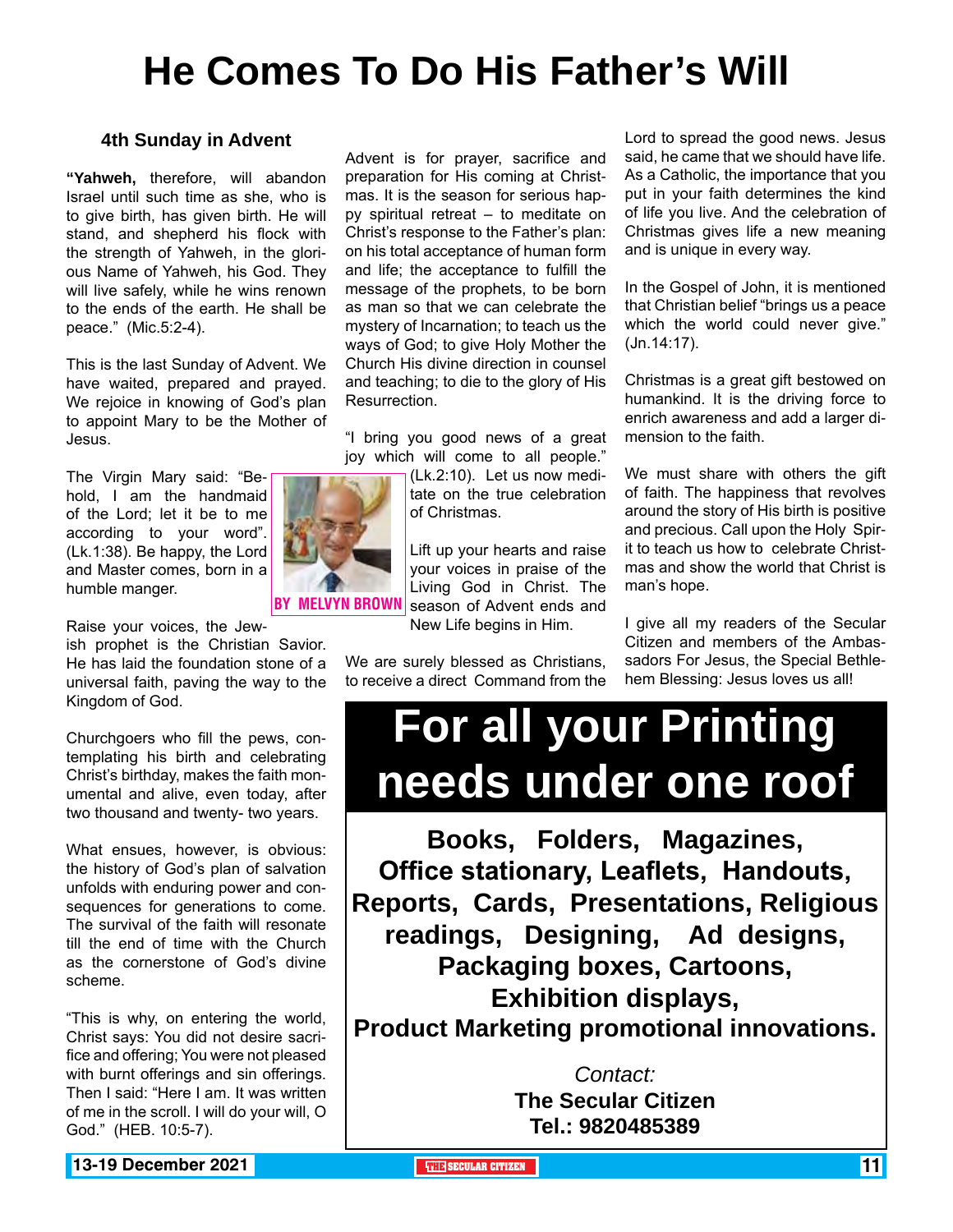A teacher asked her students to use the word "beans" in a sentence. "My father grows beans," said one girl. "My mother cooks beans," said a boy. A third student spoke up, "We are all human beans."

\*\*\*\*\* A lady comes home from her doctor's appointment grinning from ear to ear. Her husband asks, "Why are you so happy?" The wife says, "The doctor told me that for a forty-five year old woman, I have the breasts of a eighteen year old." "Oh yeah?" quipped her husband, "What did he say about your forty-five year old ass?" She said, "Your name never came up in the conversation."

#### \*\*\*\*\*

- Q: Can a kangaroo jump higher than the Empire State Building?
- A: Of course. The Empire State Building can't jump. \*\*\*\*\*
- Q: Why does Humpty Dumpty love autumn?
- A: Because Humpty Dumpty had a great fall.

\*\*\*\*\*

A man got hit in the head with a can of Coke, but he was alright because it was a soft drink.

\*\*\*\*\*

- Q: What's the difference between a guitar and a fish?
- A: You can tune a guitar, but you can't tuna fish.

\*\*\*\*\*

Mother superior tells two new nuns that they have to paint their room without getting any paint on their clothes. One nun suggests to the other, "Hey, let's take all our clothes off, fold them up, and lock the door." So they do this, and begin painting their room. Soon they hear a knock at the door. They ask, "Who is it?" "Blind man!" The nuns look at each other and one nun says, "He's blind, so he can't see. What could it hurt?" They let him in. The blind man walks in and says, "Hey, nice tits. Where do you want me to hang the blinds?" \*\*\*

Did you hear about the guy whose whole left side was cut off? He's all



right now.

#### \*\*\* **THREE TREES AND A WOODPECKER**

Two tall trees, a birch and a beech, are growing in the woods. A small tree begins to grow between them, and the beech says to the birch, "Is that a son of a beech or a son of a birch?" The birch says he cannot tell, but just then a woodpecker lands on the sapling.

The birch says, "Woodpecker, you are a tree expert. Can you tell if that is a son of a beech or a son of a birch?"

The woodpecker takes a taste of the small tree and replies, "It is neither a son of a beech nor a son of a birch, It is, however, the best piece of ash I have ever poked my pecker into."

- Now wipe that smile off your face. \*\*\*
- Q: What is the tallest building in the entire world?
- A: The library, because it has so many stories.

\*\*\* If you ever get cold, just stand in the corner of a room for a while. They're normally around 90 degrees. \*\*\*

Three ladies were on a bus stop bench. One of the ladies looks at the other and asks her if she is Native American, She says, "Yes, I'm Arapaho." "Is that so?" says the first, "It just happens that I'm a Navajo." The third lady looks at both of them and says, "I'm a Dallas hoe."

- \*\*\* Q: Why shouldn't you make fun of a paleontologist?
- A: Because you will get Jurasskicked. \*\*\*
- Q: Why is England the wettest country?
- A: Because so many kings and queens have been reigning there. \*\*\*
- Q: What's the best thing about Switzerland?
- A: I don't know, but the flag is a big plus. \*\*\*

If the right side of the brain controls the left side of the body, then lefties are the only ones in their right mind. \*\*\*

- Q: What did the big chimney say to the little chimney?
- A: "You're too young to smoke." \*\*\*

A little girl and her older brother were visiting their grandfather's farm. The older brother decided to play a trick on his younger sister. He told her that he discovered a man-eating chicken. The girl was frightened, and ran inside in fear. Then the older brother heard his little sister scream. He ran inside immediately. She was screaming at their grandfather, who was chowing down on a plate of fried chicken. "What is it?" he asked. The sister turned to him in fear and said," It- it's- IT'S A MAN EATING CHICK-EN!!!"

\*\*\*



12 **THE SECULAR CITIZEN 13-19 December 2021**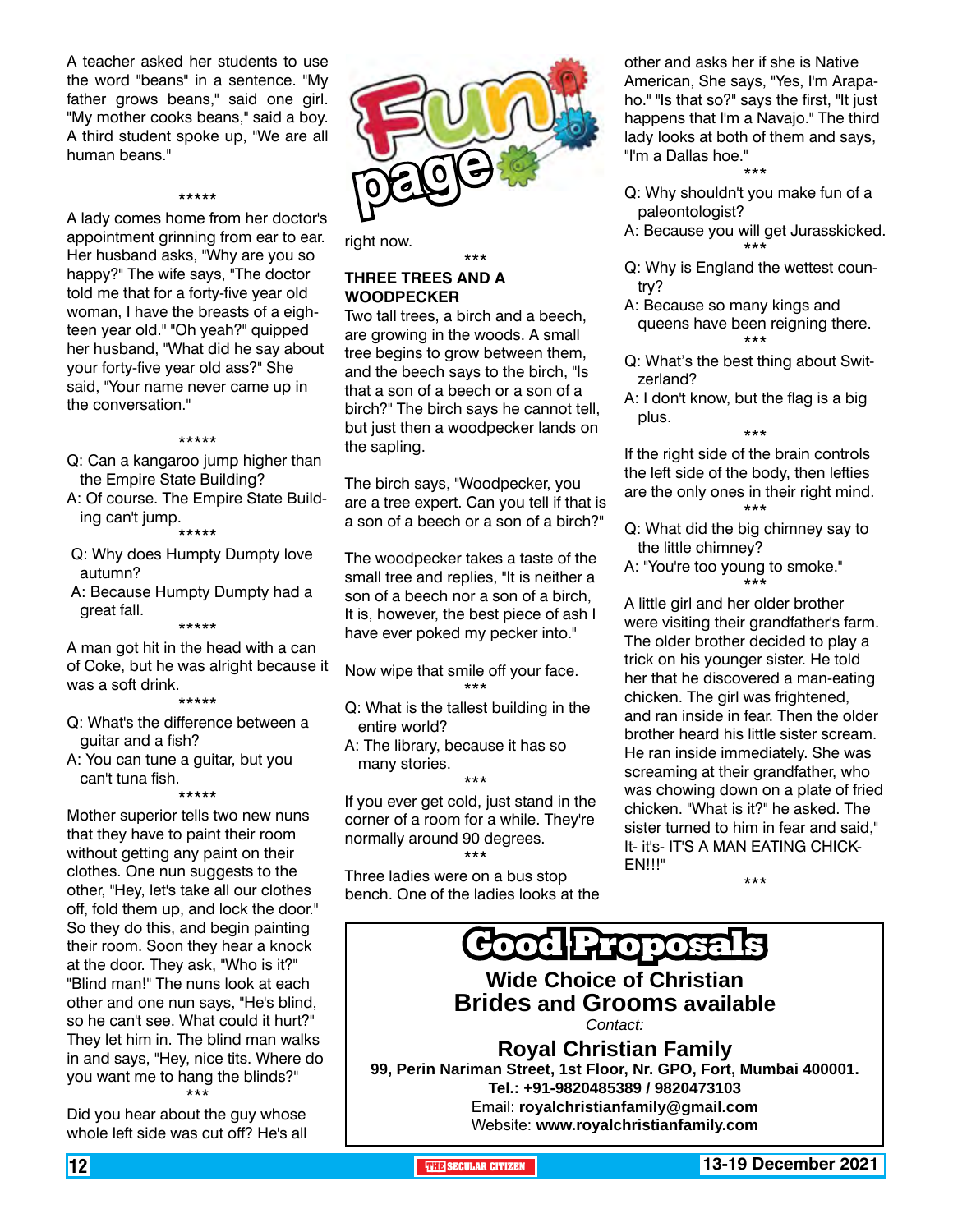

**For your copy in Mumbai - Mangalore Contact: Tel.: +91 9820485389**

**Please renew your subscription if expired. Mention your subscription no. while sending the renewal amount**

# **Thanksgiving**

**May the Sacred Heart of Jesus be Praised Adored, Glorified and Loved today and everyday throughout the world, now and forever.Amen!!**



*Ask St. Clare for three favours two impossible and say nine Hail Mary's and the above prayer for 9 days with a lighted candle and publish on the 9th day your request will be granted no matter how impossible it is*

> **—Flavia D'Souza, Borivali**

1.3 kg chicken, washed and cut<br>into curry pieces into curry pieces

#### **Marinate with:**

2 tsp white pepper powder 1 tsp salt Keep aside.

### **Roast:**

4 onions, cut into slices

20 pieces cashew nuts

6 green chillies

Fry well for 5 minutes on medium flame and then set aside to cool. Once cool, coarsely grind first and then add a little water to make a smooth paste.

**Chicken** 

#### **In a vessel:**

Add oil

6 cloves

6 cardamoms

15 peppercorns

2 tbsp ginger garlic paste

Fry for 2 minutes on low heat, then add the onions and cashew nuts paste.

Fry for 5 more minutes on medium heat till the paste changes colour. Add the marinated chicken.

Fry for 5 minutes on high heat till the meat becomes light brown.

### **Now add in:**

1 tbsp coriander powder 2 tsp cumin seeds powder 2 tsp garam masala powder 1 tsp white pepper powder 1/2 tsp nutmeg powder 1 tsp salt or as per taste Mix well and fry for 5 minutes on medium heat. Lower the heat. Add 5 tbsp yoghurt, plus a little water. Beat well and add to the dish. Cook for 5 minutes on low heat till the oil separates. Add a cup of water or as per desired gravy. Cover and cook on low heat for 20 minutes. Add 5 tbsp fresh cream Give a mix Add a little water Cover and cook on low heat for another 5 minutes Add 2 tbsp butter 1 tbsp kasuri methi Simmer for 2 minutes on low heat Garnish with coriander leaves

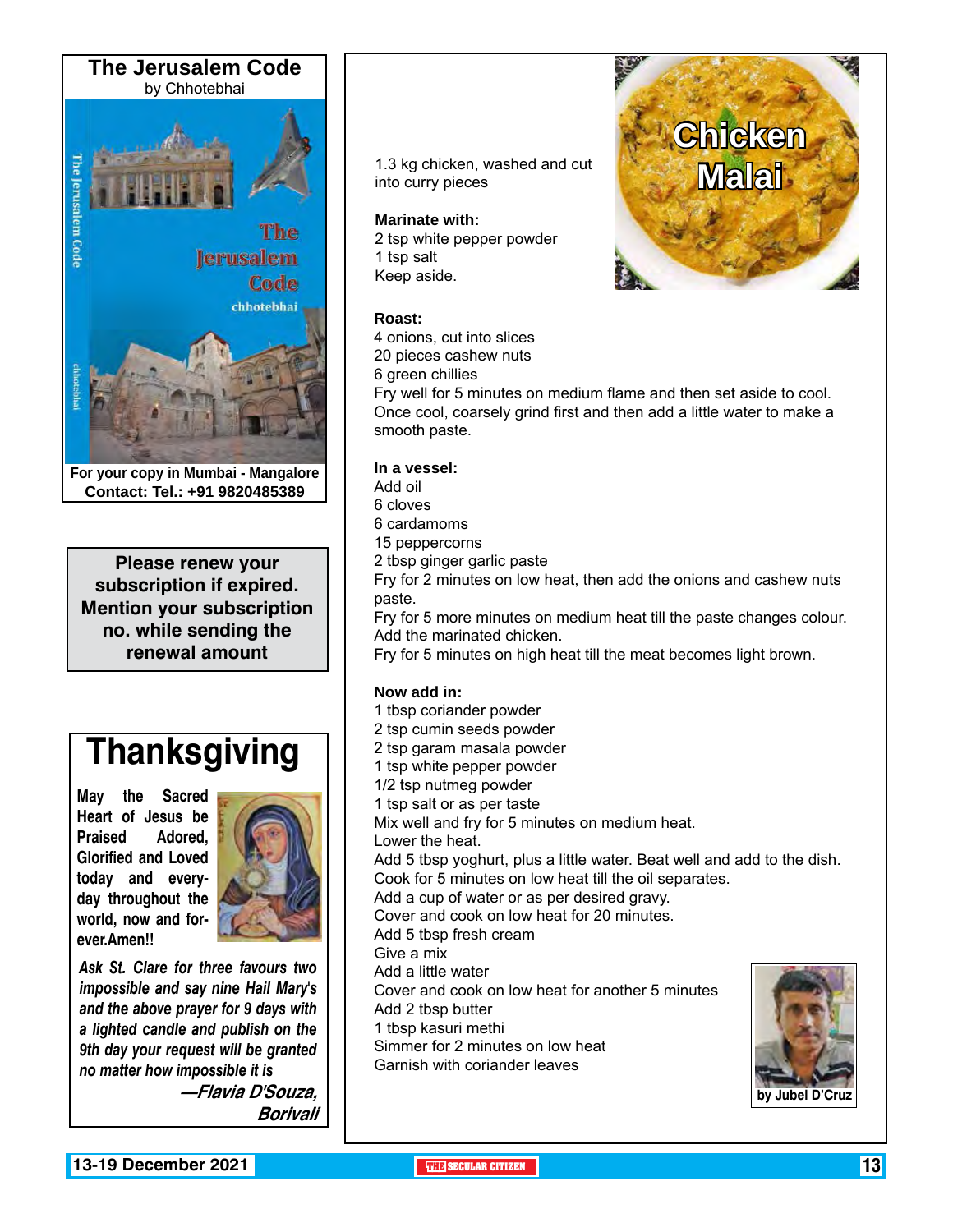**Being a mother, they say is**<br>the most beautiful experience and God's divine<br>blessing. Every woman at some the most beautiful experience and God's divine point of her life wishes to cuddle the piece of her womb in her arms and forget the world. Motherhood, being a heavenly bliss turns out hellish for some and knowingly or unknowingly, all of us are a part of this.

Immediately after a couple enters their wedlock the first question all of us want to ask is, when you are going to announce the big news. Yes, I agree a baby's arrival is a big news, but don't you think as a couple they would have many more other things to announce? Their first trip together, their first house together, their success as a couple, their love, their achievements. All these are side-lined and a beautiful journey of becoming a mother is turned into a battlefield comparing it with other couples who have begun to run the race of marriage.

In any marriage the first blame is put on the girl if there is a delay in pregnancy. The household and the society

do not even bother to understand that the well-being of both the partners is important for conception and not just that of the girl. All the expectations and pressures are on the lady making her feel miserable and guilty.

Probably the lady you are

forcing to conceive may have lost her babies to miscarriages multiple times. Maybe she has visited the best doctors and tried out all medicines. Is it her mistake that she is not able to bear a child?

Probably the young girl you are taunting everyday asking for good news, may have lost her first child and is still in trauma trying to recover the loss.



Is it wrong if she is taking some time to recover herself physically, mentally and emotionally?

Probably the lady you are pestering to go and visit the doctor may have no problems and maybe she is hiding the fact that there are issues with her husband who is not ready to get himself tested and she is suffering quietly to not let her husband down.

That lady who has a special child and whom you are constantly asking to bear another child, may not be ready. She might have decided to dedicate her life for her special angel or she may be facing fears which she never talks to you about.



not bearing a child may have had battled a dreaded disease. She might have lost her womb or her reproductive organs to a deadly disease which she never prayed for. That lady about whom you

constantly gossip about may have had a traumatic past. She may have been abused and on her own will wished not to bear a child in order to save it from the abuse and ordeal.

It so easy for the society to demand for a baby, but have they been sensitive enough to understand that it takes time? For some, it happens immediately and for others, it does take

time. Elders today tend to generalize and say that this generation wants to enjoy life and are not ready to take the responsibility of a kid. It may be true in a few cases, but it is definitely not right to put all the young couple in the same basket. Above all embracing parenthood is a decision that must be taken by couple but why is it been made a traumatic experience for so many!

Many times, blinded by the want for a child we fail to understand the trauma and pain a woman faces. The society in which we live, we blindly label a woman barren and make fun of her as being incomplete. Motherhood completes a woman but does being unable to bear a child make her any less a woman? We do not appreciate the fact that she is a wonderful wife, a dutiful daughter and a great daughterin-law. We never acknowledge her talents and her career. At large, she is reduced to her ability to bear a child which is in no way justified.

A woman who is not able to conceive for a long time goes through traumatizing moments. She feels guilty of letting her family down. She feels helpless when she sees her husband playing with other kids. She smiles when she is constantly compared to other women with babies. Every time she sees a baby, she imagines how it would be to have her own. Baby showers and pregnancy announcements make her scared. A woman goes through all this just because of the pressure we exert on her and nothing else.

Being in the same situation, I can totally understand how it is to not have an offspring of my own. After losing our children due to miscarriage, the journey for my husband and I haven't been easy. During all this I have re-

<sup>(</sup>Contd.. on p. 15)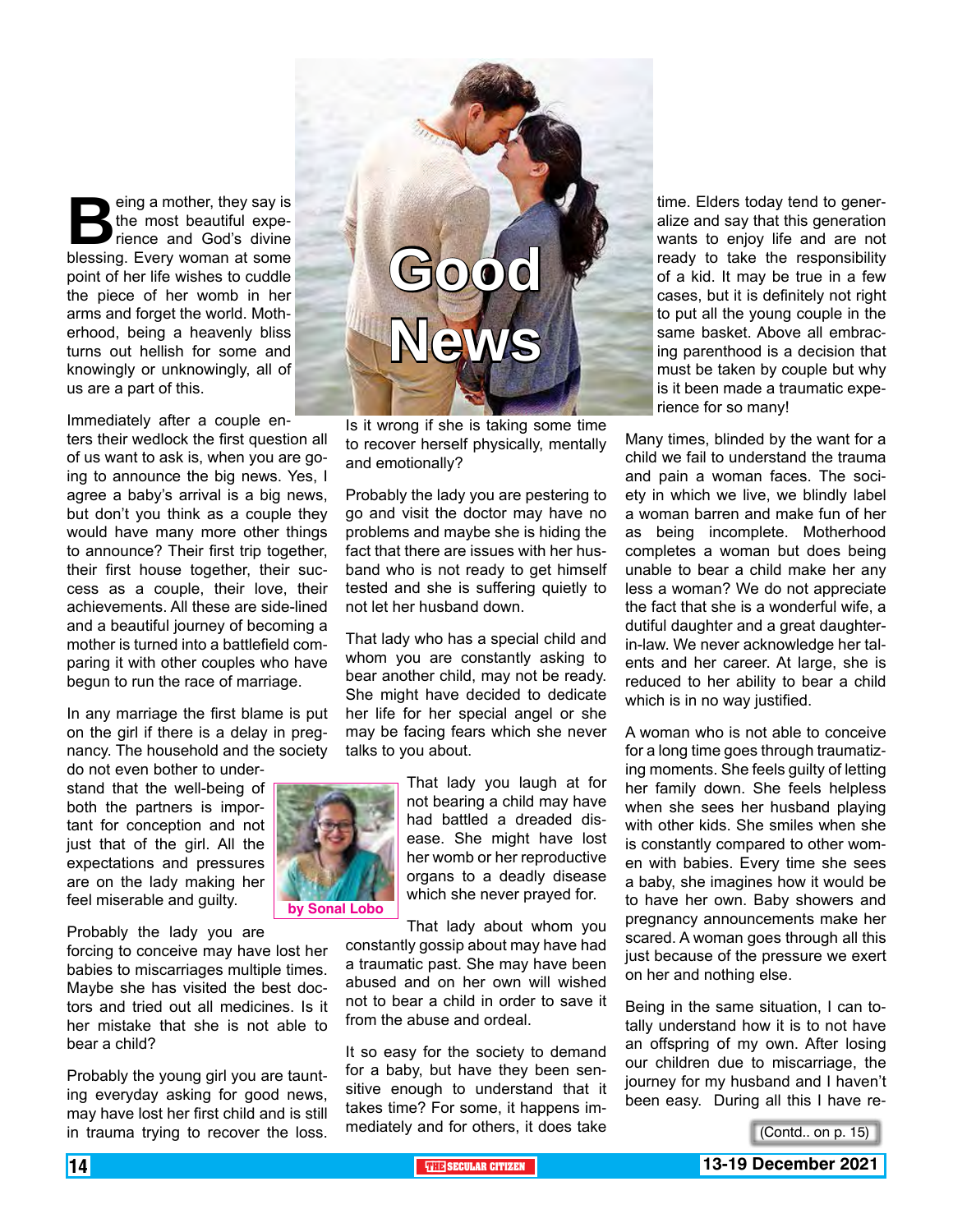alized that no matter what the society says, a little understanding and help from the family members can make a huge difference.

Once on being questioned for not conceiving and was feeling low, I was really touched by what my husband said, and it changed my entire outlook towards my situation. My husband gently told me that children are God's gift and he would give us when he feels we are ready for it. He promptly told me that a little faith in God can make huge difference and no matter who says what my womb will be filled.

As a parent, parent-in-law, or friend, or family, the best thing we can do for couples who are waiting to conceive is not to ask them when they would give the good news but rather gently tell them there will be good news and let us wait. This change of sentence can bring in so much relief to a couple and also boost their hope of becoming parents. Let us stop judging couples without kids but understand them, stand by them and help them in their journey to conceive. Let's take a step further and learn to appreciate a woman for all her other qualities and not only for her ability to bear a child. By doing so, you would be sprinkling a ray of hope and faith in someone's life.

Above all, let's not forget the fact that God has decided everything beforehand. Let us give a chance to God to execute his timetable in our life and not force God to work according to our timelines. Probably then there will be peace and happiness.



# (Contd.. from p. 14)<br>zed that no matter what the society<br>Watrimonials

**7210. AURANGABAD :** Mangalorean Roman Catholic Spinster, (Born in January 1994), Ht. 5' 5", Wt. 50 kgs, Fair Complexion, good looking, beautiful, Coming from business family, Edn. Chartered Accountant, C.A. by Profession. Contact email : putturaurangabad@gmail.com **7271. MUMBAI :** Goan Roman Catholic Spinster, (Born in October 1991), Ht. 5' 2", Wt.69 kgs, Wheatish Complexion, smart, active. Edn. B.Sc., in Hospitality Administration and Management, working as a Manager - Administration Facilities. Contact email :

allyrocks91@gmail.com

**7259. USA :** Mangalorean Roman Catholic Spinster, (Born in August 1994), Ht. 5' 3", Wt.70 kgs, Wheatish Complexion, Edn. Graduate, working. Contact email : sevu.sequeira@gmail.com

**7128. MUMBAI :** Affluent business family R.C. East Indian Spinster, (Born in 12-04-1988), Ht. 5' 2", very beautiful and pretty. Edn. MS General Surgeon, Doctor by profession. Contact email : drvd2019@gmail.com

**7126. U.S.A. :** Mangalorean Roman Catholic Spinster, (Born in January 1992) from Mumbai, Ht. 5' 7", Wt. 60 kgs, Fair Complexion, Edn. B.E. (Computers) from Mumbai, M.S. (Information Systems) from US. Possesses H1B visa and is working as a Technical Analyst with an MNC in USA. Contact email : wilfyjoy1315@gmail.com or call +91 98603 02527 / + 91 9970172527

**7258. MUMBAI :** Mangalorean Roman Catholic Spinster, (Born in September 1993), Ht. 5' 5", Wt.58 kgs, Wheatish Complexion, Edn. Post Graduate, Content Ptofessional in a reputed MNC and freelancing as a copywriter ad social media Professional. Contact email : forheralliance@gmail.com

**7244. MUMBAI :** Goan Roman Catholic Spinster, (Born in August 1992), Ht. 5' 4", Wt. 54 kgs, Edn. Chartered Accountant and M.Com., Employed in one of the Top reputed companies in Mumbai. Well cultured and good family background. Only Child. Contact email :

fionadesouza18@gmail.com

**7199. BANGALORE :** Mangalorean Roman Catholic Spinster, (Born in January 1990), Ht. 5' 2", Wt. 53 kgs, Fair Complexion, Edn. Master's in Mass Communications (NTU, Singapore) working

as a Senior Manager of Corporate Communications in **SINGAPORE**. Contact email : mafern.2121@gmail.com **7243. NEW ZEALAND :** East Indian

Roman Catholic Spinster, (Born in December 1996), Ht. 5' 8", Wt. 60 kgs, Fair Complexion, Edn. B.Sc., Nursing, Profession : Staff Nurse. Ready to settle in New Zealand. Contact email : sales@nomaplastechind.in

**7066. MUMBAI :** Mangalorean Roman Catholic Spinster, (Born in June 1987), Ht. 5' 4", Wt. 78 kgs, Fair Complexion, Edn. B.E., (EXTC) M.S. (International Business Management), working as a Consulting Manager. Contact email : l2018anselm@yahoo.com

**7240. PUNE :** East Indian Roman Catholic Spinster, (Born in October 1987), Ht. 5' 7", Wt. 65 kgs, Very Fair Complexion, Edn. MBA, working as a Finance Executive. Contact email :

angelina0134@gmail.com

**7234. MANGALORE :** Mangalorean Roman Catholic Spinster, (Born in November 1993), Ht. 5' 4", Wt. 60 kgs, Fair Complexion, Edn. MBBS, MD (ongoing), Doctor by profession. Contact email : samaddy2013@gmail.com

**7230. MUMBAI :** Silm, Smart, Beautiful Roman Catholic Spinster, (Born in August 1995), Ht. 5' 7", Wt. 50 kgs, Fair Complexion, Edn. B.Com., working in Pharmaceutical Company. Contact email : alex1947@rediffmail.com

**7065. MUMBAI :** Mangalorean Roman Catholic Spinster, (Born in December 1989), Ht. 5' 7", Wt.69 kgs, Fair Complexion, Edn. M.Sc., & Dip. in Clinical Research, working as Business Process Lead in TCS. Contact email : mendonca\_luke@yahoo.co.in

**7214. MUMBAI :** Goan Roman Catholic Spinster, (Born in October 1986), Ht. 5' 4", Wt. 52 kgs, Fair Complexion, Edn. CA CFA Ms Finance M.Com., working as a Senior Manager. Contact email : frfernandes020@gmail.com

**7182. MUMBAI :** Mangalorean Roman Catholic Spinster, (Born in October 1992), Ht. 5' 4", Wt. 72 kgs, Wheatish Complexion, Edn. B.Com., C.A., working as Asst. Manager in TATA Company. Contact : email :

matrimonialp27@gmail.com

**7160. MUMBAI :** Mangalorean Roman Catholic Spinster, (Born in September 1988), Ht. 5' 7", Fair Complexion, Edn. BMS, working as a Senior Merchandiser in a Global Retail Company in Dubai. Contact email : prislobo10@gmail.com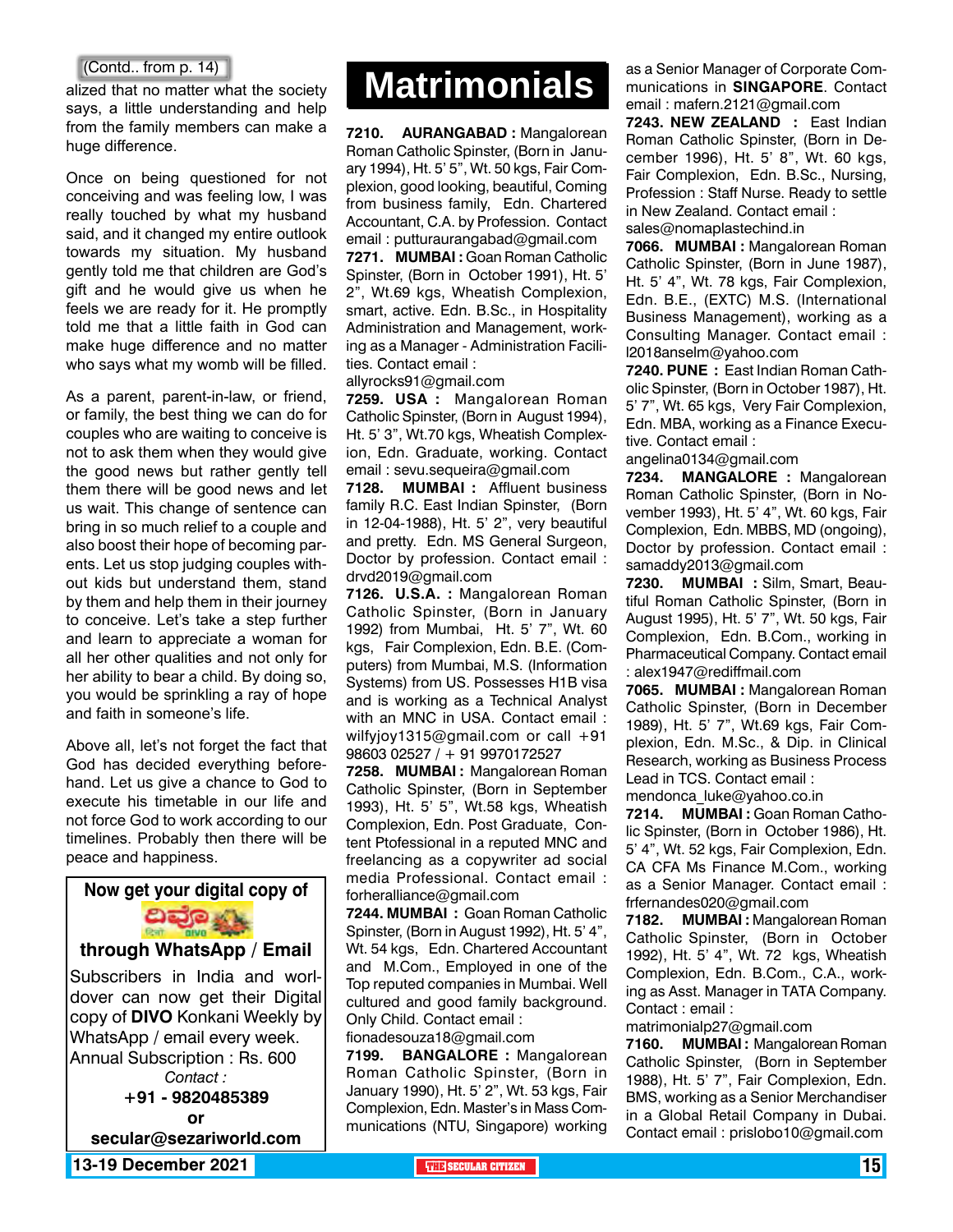# **Royal Christian Family MATRIMONIALS - GROOMS**

**6885. USA :** Mangalorean Roman Catholic Bachelor, (Born in November 1986), Ht. 5' 8", Wt. 65 kgs, Wheatish Complexion, Edn. B.E. (I.T.), University of Mumbai, Executive MBA University of Utah - USA, Job : Senior Director of Software Automation in USA. Currently he his in Mumbai. Contact Email :

jane\_3105@yahoo.co.in

**7224. MUMBAI :** Goan Roman Catholic Bachelor, (Born in September 1986), Ht. 6', Wt. 93 kgs, Wheatish Complexion, Edn. Marine Engineering, working as a 3rd Engineer in Ship.

Contact Mob.: 9773541522

**7233. MUMBAI :** East Indian Roman Catholic Bachelor, (Born in March 1983), Ht. 6' 1", Wt. 83 kgs, Fair Complexion, Edn. HSC, IHM, IT., working as a Instrument Tech., working offshore (Rigs). Contact email :

bragandcruz@rediffmail.com

**7280. MUMBAI :** Goan Roman Catholic Divorcee, (Born in December 1972), Ht. 5' 6", Wt. 72 kgs, Tan Complexion, Edn. B.A., working as a Manager. Contact email :

fernsjohn100@gmail.com

**7226. CANADA :** Canadian Citizen Mangalorean Roman Catholic Bachelor, (Born in August 1990), Ht. 5' 4", Wt. 59 kgs, Fair Complexion, Edn. M.Sc., in Environmental Science and in Energy Management postgraduate degrees from the University of Toronto. Working for a reputed company as Energy Management Analyst in Totonto. Contact email :

francisper@gmail.com

**7232. GOA :** Goan Roman Catholic Bachelor, (Born in July 1980), Ht. 5' 5", Wt. 65 kgs, Tan Complexion, Edn. Diploma in Automobile Technology, Self employed. Contact email : darwindesouza28@gmail.com

**7221. MUMBAI :** Mangalorean Roman Catholic Bachelor, (Born in May

### **Important Notice**

Telephone no. of candidate will be printed only with the consent of members. For Tel. Nos. Please contact: +91- 9820473103 / 9820485389 or Email : royalchristianfamily@gmail.com

1985), Ht. 5' 7", Wt. 72 kgs, Wheatish Complexion, Edn. B.Com., working in a Oil rig. Contact email : renithamas@yahoo.co.in

**7185. MUMBAI :** Goan Roman Catholic Bachelor, (Born in October 1984) Ht. 5' 10", Wt. 72 kgs, Wheatish Complexion, Edn. B.Com., working for Bank. Contact email :

shaun.neo00@oulook.com

**7231. MUMBAI :** Goan Roman Catholic Divorcee, (Born in August 1970), Ht. 5' 9", Wt. 72 kgs, Wheatish Complexion, Edn. Diploma Holder, working as a Manager with a Cruise liner based in **USA** . Work entails 6 months work and 2/3 months vacation. Contact email : raisaraisa1212@yahoo.in

**7220. MUMBAI :** Anglo Indian Roman Catholic Divorcee, (Born in May 1978), Ht. 5' 10", Wt. 76 kgs, Fair Complexion, Edn. MBA PGDM, working as a HR. Contact email :

rodrigesmargaret69@gmail.com

**7216. MUMBAI :** Roman Catholic Bachelor, (Born in October 1988 ), Ht. 5' 9", Wt. 70 kgs, Wheatish Complex ion, Edn. MBA, HR speacialization, Profession : Lead Recruiter. Contact email : willujames310@gmail.com

**6841 MuMBAI :** Anglo Indian / Keralite Roman Catholic Bachelor, (Born in May 1991), Ht. 170 cms, Wt. 78 kgs, Fair Complexion, Edn. M.Com., working as a Sales Executive. Contact email : mrsannieroy@yahoo.co.in

**6797 MUMBAI :** Goan Roman Catholic Bachelor, (Born in December 1987), Ht. 5' 7", Wt. 72 kgs, Wheatish Complexion, Edn. B.Com., working for Five Star Hotel in Mumbai. Contact email : johnserrao14@yahoo.com

**6585. MUMBAI :** Mumbai born and broughtup Roman Catholic Bachelor, Handsome, (Born in June 1988), Ht. 5' 7", Wt. 78 kgs, Wheatish Complexion, Edn. EXTC Engineering, working as a Networking Engineer. Having

To Place Your Matrimonial Advertisement Call: +91 - 9820485389 or 9820473103 \* Check your email at least once a week.

\* Members are requested to inform us when they are settled, so that publication of their details can be discontinued.

own accommodation. Contact email : 18.elaine@gmail.com

**6856. MuMBAI :** Mangalorean Roman Catholic Bachelor, (Born in September 1973), Ht. 5' 7", Wt. 67 kgs, Fair Complexion, Edn. MBA, working as a HR. Contact email :

clifforddsilva@yahoo.co.in

**6531. POONA :** Tamilian Roman Catholic Bachelor, (Born in May 1975), Ht. 6', Fair Complexion, Handsome, Edn. M.Com., Having well established business. Contact email : tony137@rediffmail.com

**6707 Mumbai :** Goan RC bachelor, (Born in June 1975), Ht. 5' 10", Wt. 70 kgs, Fair Complexion, Edn. B.Sc., having own business. Seeks a Family oriented girl. Contact email :

maxabreo@yahoo.com / maxabreo@vsnl.net

**6250. MUMBAI :** East Indian Roman Catholic Bachelor, (Born in January 1974), Ht.5' 8", Wt. 76 kgs, Wheatish Complexion, Edn. B.A., working as a Manager. Contact email : cardoz.clint@ gmail.com OR 9833563182

**6862. MUMBAI :** Goan Roman Catholic Bachelor, (Born in February 1983), Ht. 5' 11", Wt. 72 kgs, Fair Complexion, Edn. B.Com., well settled working in Mumbai. Contact email : keith\_peter1983@yahoo.co.in

**7097. MUMBAI :** Mangalorean Roman Catholic Bachelor, (Born in October 1991), Ht. 5' 11", Wt. 97 kgs, WheatishComplexion, Edn. B.Com., working as Sr. Account Recievable in private company. Contact email : dsouzadonald11@gmail.com

**7112. MUMBAI :** Converted Roman Catholic Bachelor, (Born in October 1970), Ht. 5' 7", Wt.80 kgs, Fair Complexion, Edn. B.Com., & Masters in International Journalism (UK). Looking for a bride below the age of 42 years (below 40 - 42 years) who is willing to raise a family. Contact by email : decemberwedding08@yahoo.com

**If not settled within a year, renew your membership atleast two months in advance to continue the service uninterrupted.**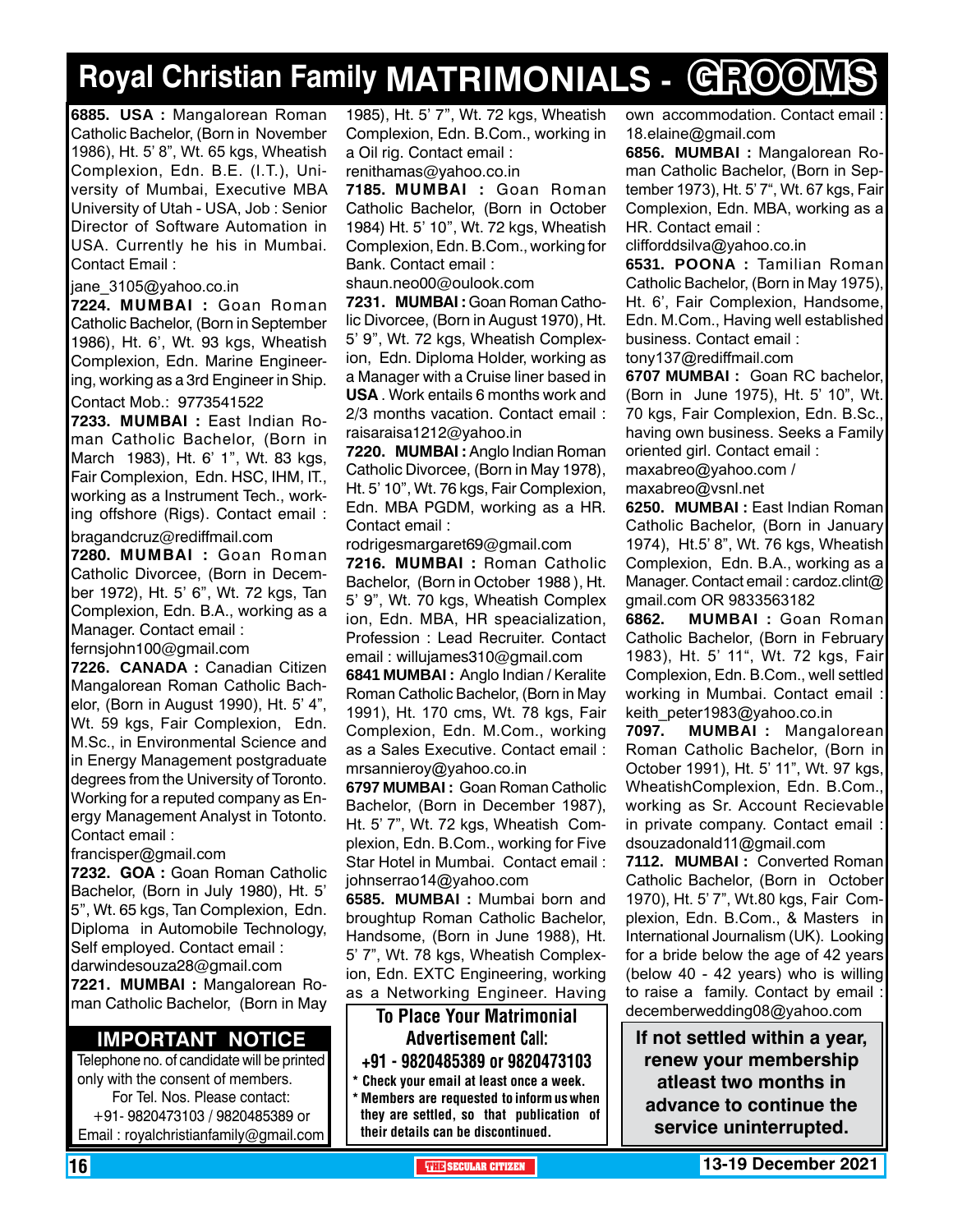# **Royal Christian Family MATRIMONIALS - BRIDES**

**7278. MUMBAI :** Tamilian Roman Catholic Spinster, (Born in June 1996), Ht. 5' 4", Wt. 60 kgs, Fair Complexion, Edn. MBA & ranked 1st in the University. Working as a Manager in Private Sector. Contact email : c.m.florence.j@gmail.com

**7255. canada :** Mangalorean Roman Catholic Spinster, (Born in April 1988), Ht. 5' 8", Wt.70 kgs, Wheatish Complexion, Edn. CA., work in Finance with a Bank. Contact email : jovita.ad@gmail.com

**7279. MUMBAI :** Goan Roman Catholic Spinster, (Born in January 1991), Ht. 5' 2", Wt. 75 kgs, Fair Complexion, Edn. Post Graduate in Mass Media, working for Media. Contact email : julietdsouza2001@gmail.com

**7251 MUMBAI :** Mangalorean Roman Catholic innocent Divorcee (Born in April 1990), Ht. 5' 2", Wt. 55 kgs, Wheatish Complexion, Edn. MBA, Profession : HR., Contact email : fds140490@gmail.com

**7266. MUMBAI :** East Indian Roman Catholic Spinster, (Born in May1994), Ht. 5' 4", Wt.52 kgs, Wheatish Complexion, Edn. M.Com., Handling documentation and business development. Contact email :

rohana16@yahoo.com

**7248 MUMBAI :** Mangalorean Roman Catholic Spinster, (Born in March 1992), Ht. 5' 3", Wt. 59 kgs, Fair Complexion, Edn. MBA Graduate - Human Resources. Currently working in Mumbai as an Executive for a International I.T. Company. (Full UK recruitment.) Contact email : librans19@yahoo.com or Whatsapp No. 9833116683

**7256. West Bengal :** Roman Catholic Spinster, (Born in August 1992), Ht. 5' 2", Wt.45 kgs, Very Fair Complexion, Edn. M.A., B.Ed., Teaching in High School. Contact email: vict.raphael@gmail.com

**7246. CANADA :** Mangalorean Roman Catholic Spinster, (Born in

**Royal Christian Family Helps In Choosing The Right Life-Partner Serving Since 41 Years** December 1991), Ht. 5' 1", Wt. 71 kgs, Fair Complexion, Edn. Masters in Global Business Management, working as a Social Media Co-ordinator. Contact email :

francispinto15@yahoo.com

**7245. BANGALORE :** Gujarati Roman Catholic Spinster, (Born in April 1985), Only Child, Ht. 5', Wt. 43 kgs, Wheatish Complexion, Edn. M.Tech., Computer Engineering, Architect in German Company. Well settled. Seeks a match willing to settle in Bangalore. Contact email :

pmcandy1957@gmail.com

**7238. AHMEDABAD :** Goan Roman Catholic Spinster, (Born in April 1989), Ht. 5' 6", Wt. 50 kgs, Fair Complexion, Edn. B.Com., working as a Sr. Recrutment Consultant. Contact email : fernandeseugenia58@gmail.coms

**7109 MUMBAI :** Mangalorean Roman Catholic Spinster, (Born in June 1986), Ht. 5' 6", Wt. 58 kgs, Wheatish Complexion, Edn. MBA, working as a Associate Consulant. Contact email : helendsz27@gmail.com

**7145 MUMBAI :** East Indian Roman Catholic Spinster, (Born in December 1992), Ht. 5' 1", Wt. 50 kgs, Fair Complexion, Edn. M.Sc., Lecturer by profession. Contact email : andrea210358@gmail.com

**7166 MUMBAI :** Mangalorean Christian Parents seek alliance for their daughter, (Born in May 1992), Ht. 5'4", having completed her BCAF, presently working with MNC in Mumb ai. Contact email : ste004ffy@yahoo.in

**7064. MUMBAI :** Goan Roman Catholic Spinster, (Born in May 1988), Ht. 5' 2", Wt. 50 kgs, Wheatish Complexion, Edn. MBA, working for Private Company as an Accounts Executive. Contact email : cecrc19@gmail.com

**7105 MUMBAI :** Mangalorean Roman Catholic Spinster, (Born in November 1991), Ht. 5' 5", Wt. 62 kgs, Wheatish

### **Important Notice**

Telephone no. of candidate will be printed only with the consent of members. For Tel. Nos. Please contact: +91- 9820473103 / 9820485389 or Email : royalchristianfamily@gmail.com

Complexion, Edn. M.Sc., Microbiology, (Pursuing Ph.D., ) Assistant Professor. Contact email : 1991divine@gmail.com

**6871 MUMBAI :** Goan Roman Catholic Spinster, (Born in January 1989), Ht. 5' 3", Wt. 56 kgs, Wheatish Complexion, Edn. M.A. Teacher by profession. Contact email : andreaandrade310@gmail.com

**6642 MUMBAI :** Goan Roman Catholic Divorcee, (Born in September 1979), Ht. 5' 3", Wt. 65 kgs, Fair Complexion, Edn. B.Com., working as a Customer Service professional. Contact eamil : sav\_mon@yahoo.com Tel.No. 8291001606

**7095. MUMBAI :** Goan Roman Catholic Spinster, (Born in December 1992), Ht. 5' 3", Wt. 55 kgs, Wheatish Complexion, Edn. M.Com + Import Export Certificate Course, working as a Billing Assistant in Well known Hospital. Contact email :

perpetualdias7@gmail.com

**6831. MUMBAI :** Mangalorean Roman Catholic Spinster, (Born in April 1991), Ht. 5' 4", Wt. 54 kgs, Fair Complexion, Edn. B.Com., working as an Senior Associate in Insurance Company. Contact email :

denisdsouza854@gmail.com

**7070. MUMBAI :** Mangalorean Roman Catholic Spinster, (Born in March 1992), Ht. 5' 5", Wt. 48 kgs, Wheatish Complexion, Edn. M.Com., CS., working as a Company Secretary in Private Firm. Contact email :

smile9920@outlook.com

**Registered members can publish their ad in all the 50 issues in a year for Rs. 8000 only.**

If you wish to publish your matrimonial classified advertisement in all the 50 issues in a year, you can do so for an amount of Rs. 8000 only.

### To Place Your Matrimonial Advertisement Call:

- +91 9820485389 or 9820473103
- Check your email at least once a week. Members are requested to inform us when they are settled, so that publication of their details can be discontinued.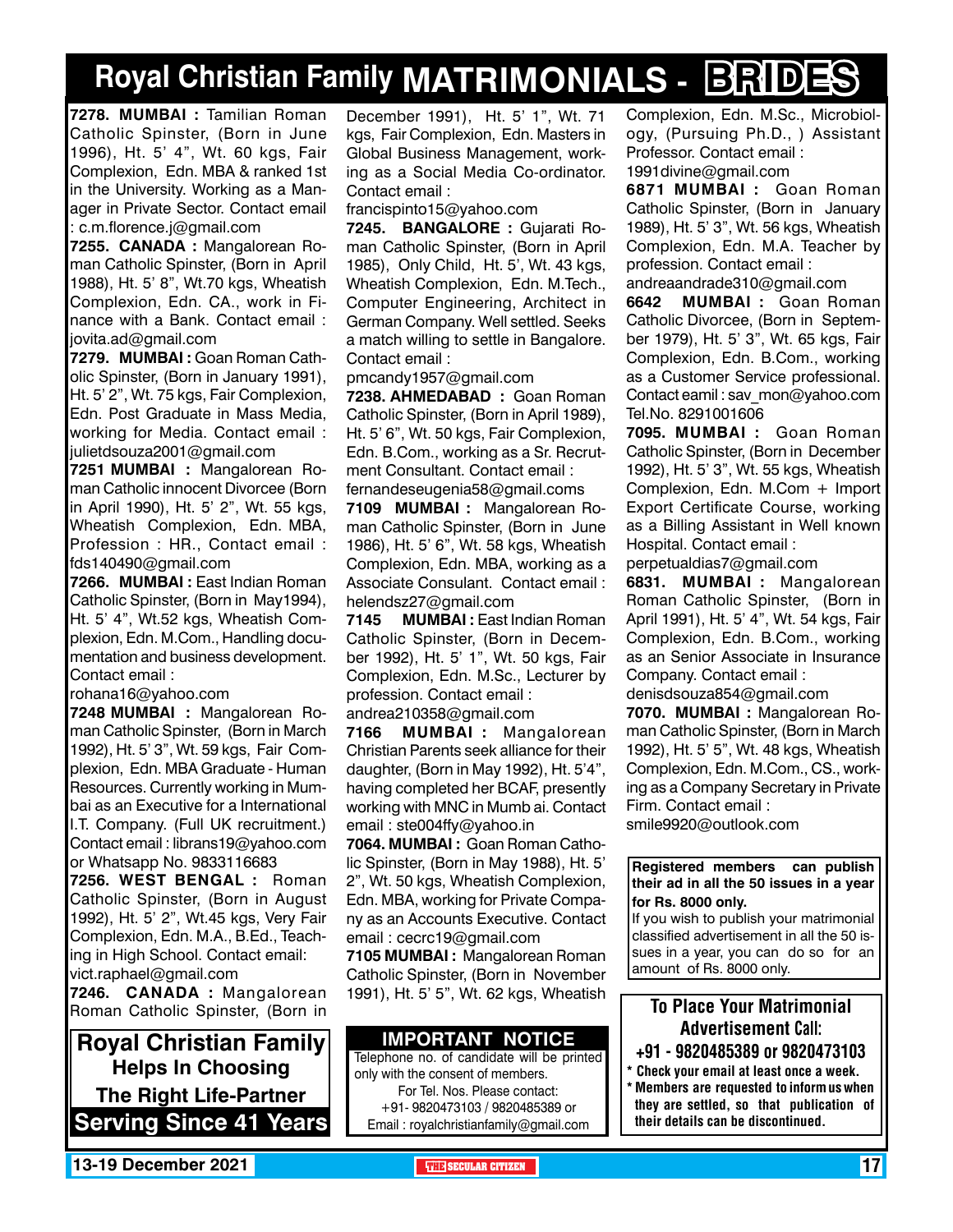

The Christmas tree is a symbol<br>of familial love and joy. It rep-<br>resents hope and dreams, and<br>all things wonderful. Christmas is synof familial love and joy. It represents hope and dreams, and all things wonderful. Christmas is synonymous with Santa, cake, cookies, gifts, carols and Christmas trees. Ever wondered why a tree? Why do people bring in trees into their living homes every Christmas?

It is believed that the tradition of decorating a tree at Christmas began in Germany in the 15th century. Tradi-

tionally it was decorated with apples, nuts or other foods. In the 18th century, it began to be illuminated by candles. After electricity came to be, Christmas lights took over. Today, a tree is decorated with tinsel, candy canes and

more. An angel or a star would be placed on the top of the tree.

People brought decorated trees into their homes. Some also built Christmas pyramids of wood and decorated them with evergreens and candles if wood was difficult to find. It is widely held belief that Martin Luther, the 16th century Protestant reformer, was the first to add lighted candles to a tree. People today decorate their homes with pine, spruce, and fir trees.

People today decorate their homes with pine, spruce, and fir trees. Ancient people hung evergreen boughs over their doors and windows. In many countries, it was believed that evergreens would keep away witches, ghosts, evil spirits, and illness. Even children from other religions make demands to bring into their living room. In India children use smaller trees. which are not more than four feet in height, while Americans like their Christmas trees to reach from the floor to the ceiling.



There is a need for celebrating an eco-friendly Christmas in the city. An eco-friendly Christmas tree at Bengaluru's Mar Thoma Church attracted the maximum crowd this year. Standing resplendent

with beautiful ornaments and twinkling lights, the Christmas tree is an integral part of Christmas celebrations. What was once a simple family tradition has today become much more elaborate with many commercial establishments installing huge trees with plenty of lights on Christmas Eve. The festive fervour has transcended religious boundaries, with Christian and non-Christian homes celebrating Christmas by putting up their tree in the festive season.

Though fir is a top selling one across the world, Indian weather is not conducive for its growth. But few coastal

regions grow these trees in abundance. As children we would run to the beach side to get the pine with stiff branches and dark green needles and decorate it for Christmas. It was fun to paint the pine cones which would go in as centrepieces for the tree. But now we settle for the artificial ones as it is hassle-free and easy.

When we think of Christmas, there are a whole range of decorations that come to mind. From the tree, the red and green colours, the holly and the mistletoe, there are many things associated with Christmas. Have we ever wondered what they stand for and are available in plenty in the market? Even Amazon and Flipkart have such items used by children to decorate the tree in a most colourful way.

It's the most wonderful time of the year and when it comes to the holiday season, no one does Christmas quite like the stars. From glass polar bears and penguins to a stranger things-inspired tree topper, celebrities adorned their homes with the most extravagant decorations. Take a look at how the stars decorated their homes this Christmas and New Year season. The decorations of the Christmas Tree include: Tiny stars, Candle or serial light decorations, Jingle bell star ornament and many more lovely pieces which include candy and bell to make the decorations more meaningful. Children enjoy the Christmas week and they utilise the vacation in a most useful way by decorating the Christmas Tree in the most beautiful way.



Published from Mumbai 27th year of regular publishing *Subscription rates:* One year by post Rs. 500 Five years by post Rs. 2000 *Contact:*  Tel.: +91 9820485389 / 9820473103 Email: secular@sezariworld.com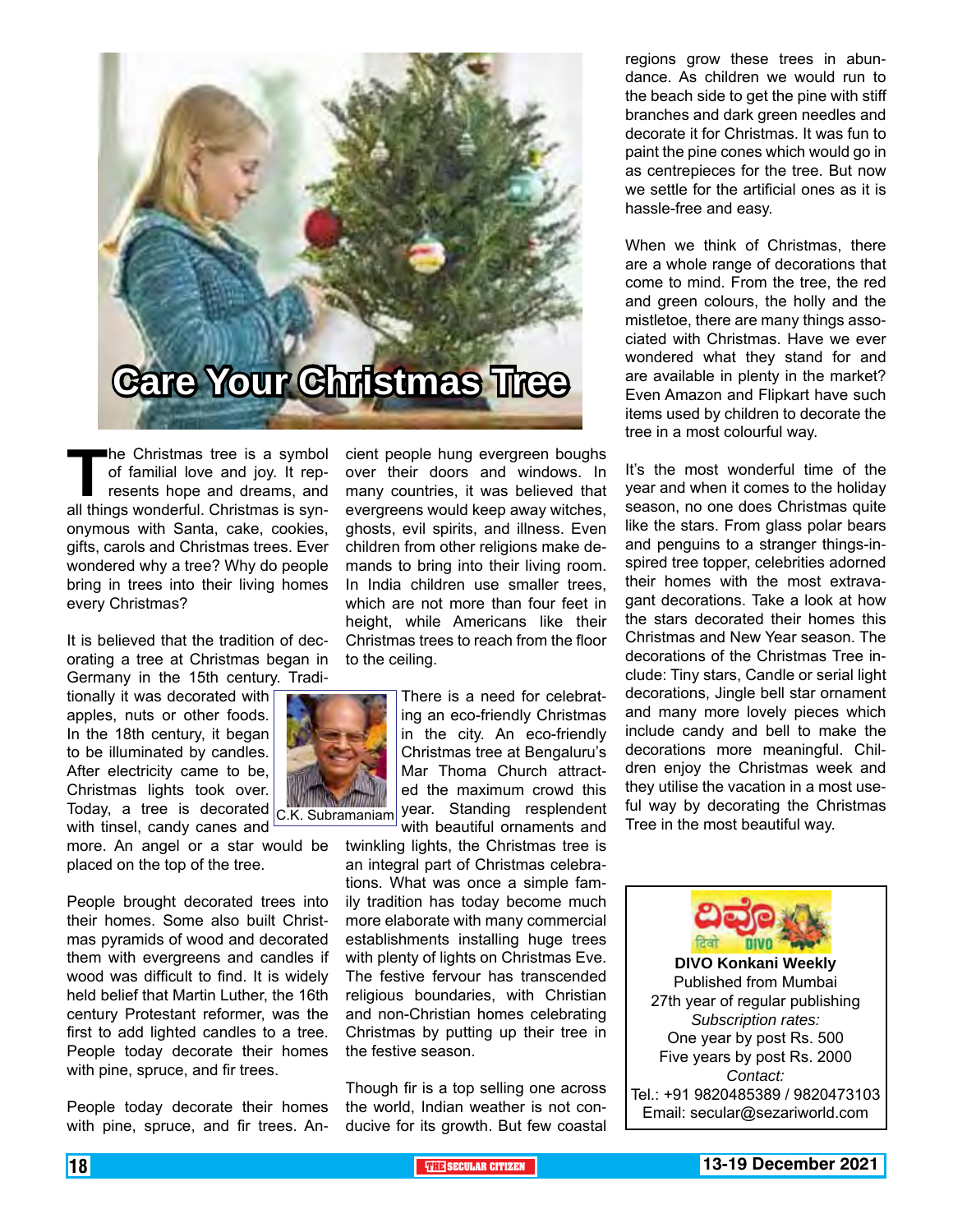## Ad. Rates for Thanksgiving

|                                                                     | <b>Colour</b>   | <b>B/W</b>     |
|---------------------------------------------------------------------|-----------------|----------------|
| <b>Favours granted minimum</b>                                      | <b>Rs. 800</b>  | <b>Rs. 500</b> |
| i.e. 15 words $+$ 1 block(1 photo of saint)                         |                 |                |
| each additional block                                               | <b>Rs. 400</b>  | <b>Rs. 300</b> |
| <b>Holy Spirit Prayer</b>                                           | <b>Rs. 1000</b> | <b>Rs. 700</b> |
| Other small prayers (upto 100 words)                                | <b>Rs. 1000</b> | <b>Rs. 700</b> |
| Contact: Tel.: +91 - 9820485389, 9820473103<br>THE SECULAR CITIZEN, |                 |                |

99, Perin Nariman Street, Fort, Mumbai - 400001

# **Thanksgiving**



Thanks to Divine Mercy, Mother Mary, St. Joseph & St. Anthony for giving my son a good job.

*— M. D'Souza*

### Keep Mosqueitos Away Use Medicated Mosquito Net



**Sleep Naturally no coil, no liquid, no chemical sprays only medicated mosquito net. use it for years**

- **Medicated mosquito net.**
- **You can use for 3-5 years. Safe for All.**
- **Manufactured as per WHOPES specification.**
- **No smell, no taste, any one can use.**
- **Available in Single & Double size Bed**
- **Provides long lasting protection against mosquitos and other insects.**

**For Orders:** 

**Call or WhatsApp: +91 - 9820485389 Email : secular@sezariworld.com**

**DR. FR.CHARLES VAS S.V.D. (77) A singing visionary and a dancing missionary passed away on November 30, 2021 at Mumbai**



An evangelist through dance! A bhajan chanting Christian priest! That is what Dr. Fr. Charles Vas is who preaches "God experience through song and dance." For him life is a "melody of love" (Prem Ragini), a love song. Song and dance is natural and universal in character. They know no language, religion, race, culture or gender! In them East meets West, and God meets man! The life and works of Fr.Charles are a ballet of these noble expressions!

### **Childhood and Training :-**

Charles Vas was born to devout parents Late Jacob and Late Seraphine Vas on 12th February, 1944 in Omzoor parish in Mangalore Diocese and grew up in an idyllic and silvanic environment. He has one brother (Adv. Pius Vas) who is a High Court lawyer in Mumbai and three sisters and Fr.Charles is fourth in the row. Two of his sisters are religious nuns. As a young boy Charles Vas took to music by instinct like a fish takes to water. He played side drums for the village music band, sang in the Church Choir and developed a penchant for music.

Generously responding to the divine call for religious and priestly life, he joined the Society of the Divine Word (S.V.D.). While pursuing his priestly studies, he engaged himself in a systematic study of guitar and piano during his philosophical studies at the seminary. Soon after his studies of Philosophy, he commenced his formal training under the renowned maestro Ramakrishna Joshi, a disciple of Pandit Vishnu Digamber, a great exponent of Hindustani music.

Charles Vas was ordained a priest in the year 1976, after which he continued his studies and presented his "doctoral" thesis "East meets West" to the Akhil Bharatiya Gandharva Mahavidyalaya, Miraj, which awarded him a doctorate in music in 1983.

Dr.Fr.Charles Vas was the director of Sangeet Abhinay Academy - a religious institution of song and dance in Mumbai.